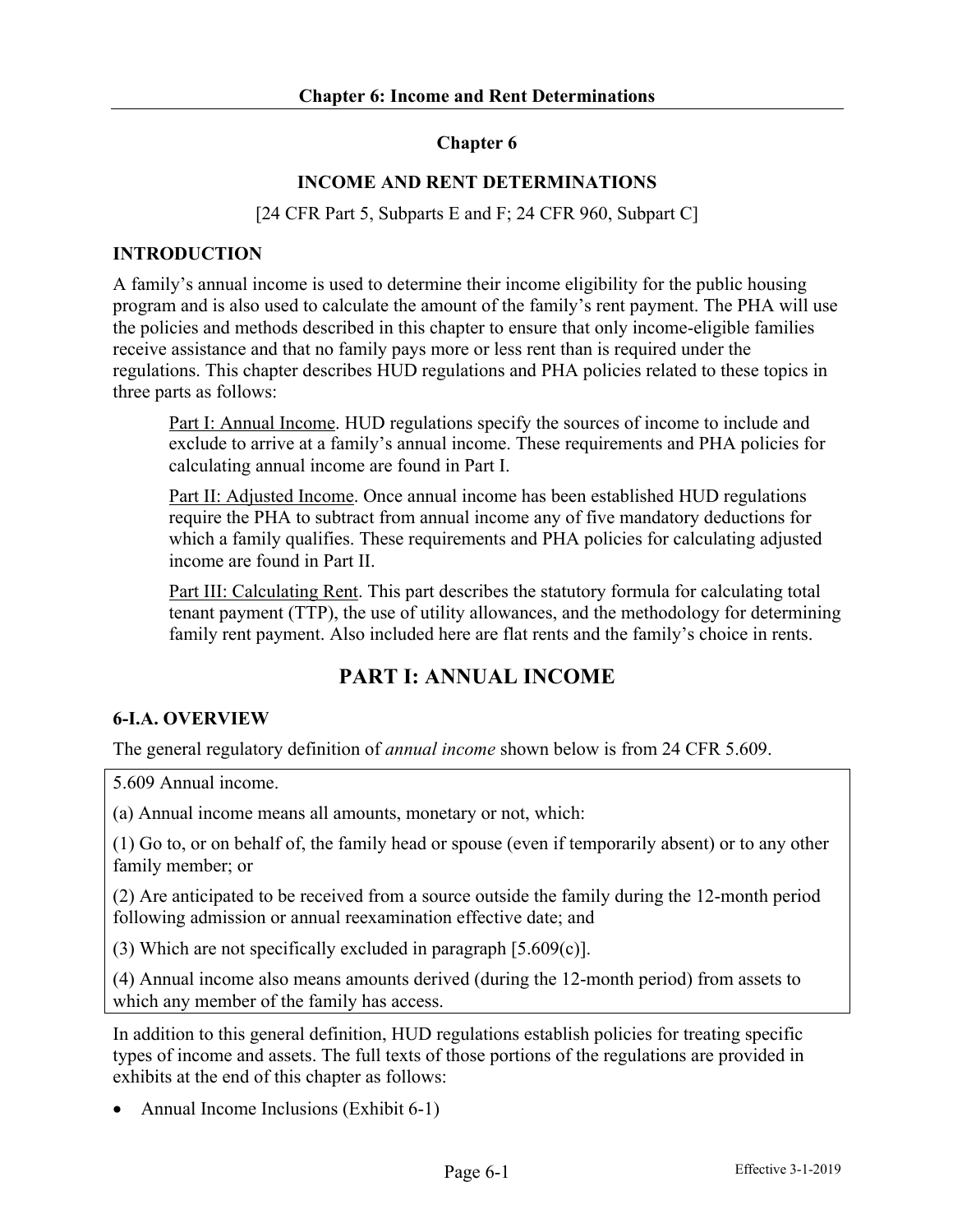- Annual Income Exclusions (Exhibit 6-2)
- Treatment of Family Assets (Exhibit 6-3)
- Earned Income Disallowance (Exhibit 6-4)
- The Effect of Welfare Benefit Reduction (Exhibit 6-5)

Sections 6-I.B and 6-I.C discuss general requirements and methods for calculating annual income. The rest of this section describes how each source of income is treated for the purposes of determining annual income. HUD regulations present income inclusions and exclusions separately [24 CFR 5.609(b) and 24 CFR 5.609(c)]. In this ACOP, however, the discussions of income inclusions and exclusions are integrated by topic (e.g., all policies affecting earned income are discussed together in section 6-I.D). Verification requirements for annual income are discussed in Chapter 7.

## **6-I.B. HOUSEHOLD COMPOSITION AND INCOME**

### **Overview**

Income received by all family members must be counted unless specifically excluded by the regulations. It is the responsibility of the head of household to report changes in family composition. The rules on which sources of income are counted vary somewhat by family member. The chart below summarizes how family composition affects income determinations.

| <b>Summary of Income Included and Excluded by Person</b>                         |                                                                                                      |  |  |
|----------------------------------------------------------------------------------|------------------------------------------------------------------------------------------------------|--|--|
| Live-in aides                                                                    | Income from all sources is excluded $[24 \text{ CFR } 5.609(c)(5)].$                                 |  |  |
| Foster child or foster adult                                                     | Income from all sources is excluded $[24 \text{ CFR } 5.609(a)(1)].$                                 |  |  |
| Head, spouse, or co-head<br>Other adult family members                           | All sources of income not specifically excluded by the<br>regulations are included.                  |  |  |
| Children under 18 years of age                                                   | Employment income is excluded [24 CFR $5.609(c)(1)$ ].                                               |  |  |
|                                                                                  | All other sources of income, except those specifically<br>excluded by the regulations, are included. |  |  |
| Full-time students 18 years of<br>age or older (not head, spouse,<br>or co-head) | Employment income above \$480/year is excluded [24 CFR]<br>$5.609(c)(11)$ ].                         |  |  |
|                                                                                  | All other sources of income, except those specifically<br>excluded by the regulations, are included. |  |  |

## **Temporarily Absent Family Members**

HUD rules require the PHA to count family members approved to live in a unit, even if a family member is temporarily absent from the unit [HCV GB, p. 5-18]. This section of the plan provides PHA policies on several types of temporarily absent family members.

> Generally an individual who is or is expected to be absent from the assisted unit for 180 consecutive days or less is considered temporarily absent and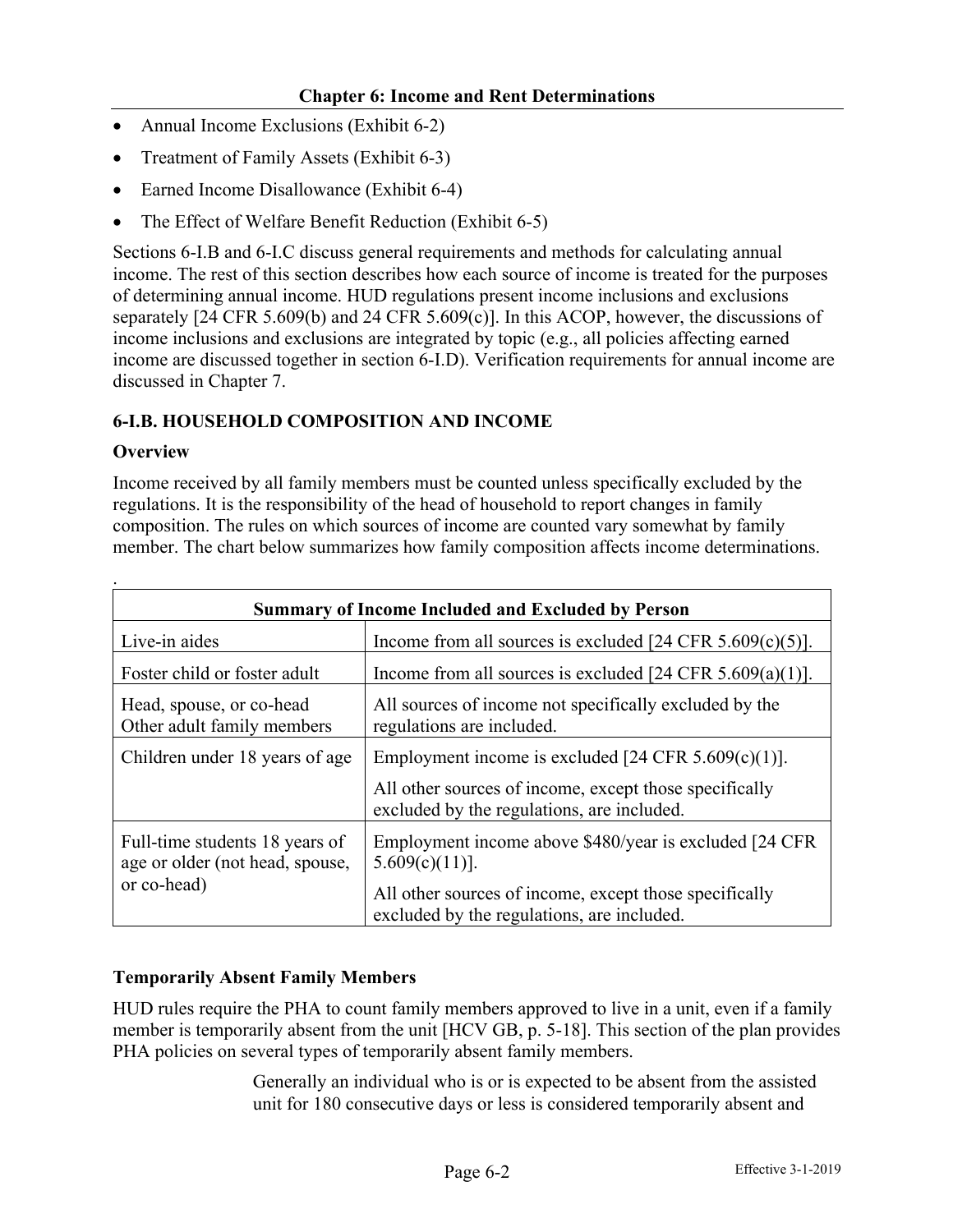continues to be considered a family member. Generally an individual who is or is expected to be absent from the assisted unit for more than 180 consecutive days is considered permanently absent and no longer a family member. Exceptions to this general policy are discussed below.

#### *Absent Students*

HUD does not specifically address students who are absent from a household. Although this issue would also apply to students under 18 years who are living away from the family, the major focus of this policy is to deal with students 18 and above who may or may not still be family members.

> When someone who has been considered a family member attends school away from home, the person will continue to be considered a family member unless information becomes available to the PHA indicating that the student has established a separate household or the family declares that the student has established a separate household.

### *Absences Due to Placement in Foster Care*

Children temporarily absent from the home as a result of placement in foster care are considered members of the family [24 CFR 5.403].

> If a child has been placed in foster care, the PHA will verify with the appropriate agency whether and when the child is expected to be returned to the home. Unless the agency confirms that the child has been permanently removed from the home, the child will be counted as a family member.

#### *Absent Head, Spouse, or Cohead*

An employed head, spouse, or cohead absent from the unit more than 180 consecutive days due to employment will continue to be considered a family member.

#### *Individuals Confined for Medical Reasons*

The *HCV Guidebook* specifies that a family member permanently confined to a nursing home or hospital is no longer considered a family member [HCV GB, p. 5-22]. The *PH Occupancy Guidebook* does not address this issue.

> An individual confined to a nursing home or hospital on a permanent basis is not considered a family member.

> If there is a question about the status of a family member, the PHA will request verification from a responsible medical professional and will use this determination. If the responsible medical professional cannot provide a determination, the person generally will be considered temporarily absent. The family may present evidence that the family member is confined on a permanent basis and request that the person not be considered a family member.

#### **Joint Custody of Children**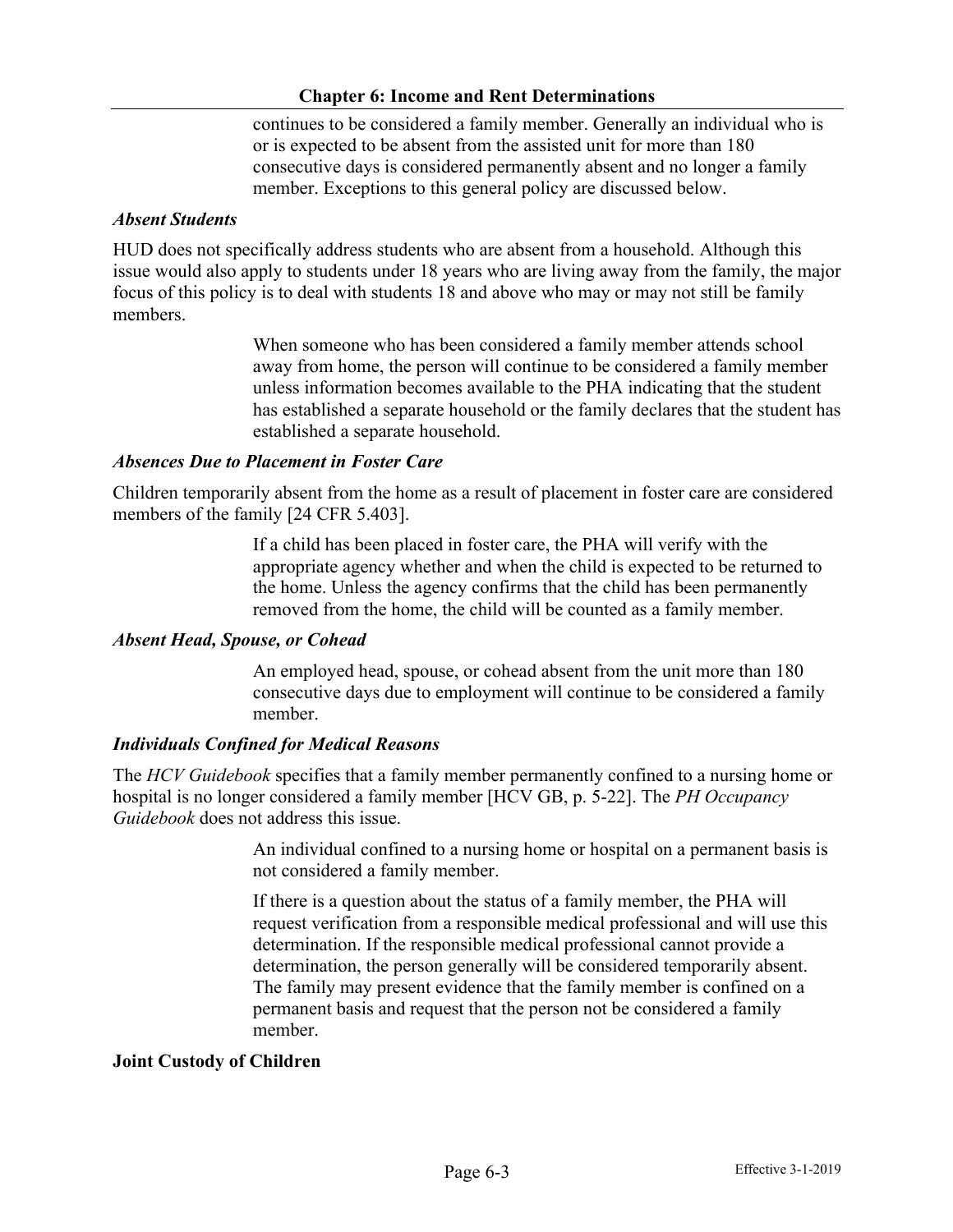Dependents that are subject to a joint custody arrangement will be considered a member of the family, if they live with the applicant or participant family 50 percent or more of the time.

When more than one applicant or assisted family (regardless of program) are claiming the same dependents as family members, the family with primary custody at the time of the initial examination or reexamination will be able to claim the dependents. If there is a dispute about which family should claim them, the PHA will make the determination based on available documents such as court orders, an IRS income tax return showing which family has claimed the child for income tax purposes, school records, or other credible documentation.

### **Caretakers for a Child**

The approval of a caretaker is at the PHA's discretion and subject to the PHA's screening criteria. If neither a parent nor a designated guardian remains in a household, the PHA will take the following actions:

If a responsible agency has determined that another adult is to be brought into the unit to care for a child for an indefinite period, the designated caretaker will not be considered a family member until a determination of custody or legal guardianship is made.

If a caretaker has assumed responsibility for a child without the involvement of a responsible agency or formal assignment of custody or legal guardianship, the caretaker will be treated as a visitor for 90 days. After the 90 days has elapsed, the caretaker will be considered a family member unless information is provided that would confirm that the caretaker's role is temporary. In such cases the PHA will extend the caretaker's status as an eligible visitor.

At any time that custody or guardianship legally has been awarded to a caretaker, the lease will be transferred to the caretaker, as head of household.

During any period that a caretaker is considered a visitor, the income of the caretaker is not counted in annual income and the caretaker does not qualify the family for any deductions from income.

## **6-I.C. ANTICIPATING ANNUAL INCOME**

The PHA is required to count all income "anticipated to be received from a source outside the family during the 12-month period following admission or annual reexamination effective date" [24 CFR 5.609(a)(2)].

#### **Basis of Annual Income Projection**

The PHA generally will use current circumstances to determine anticipated income for the coming 12-month period. However, under certain conditions, HUD authorizes the PHA to use other than current circumstances to anticipate income.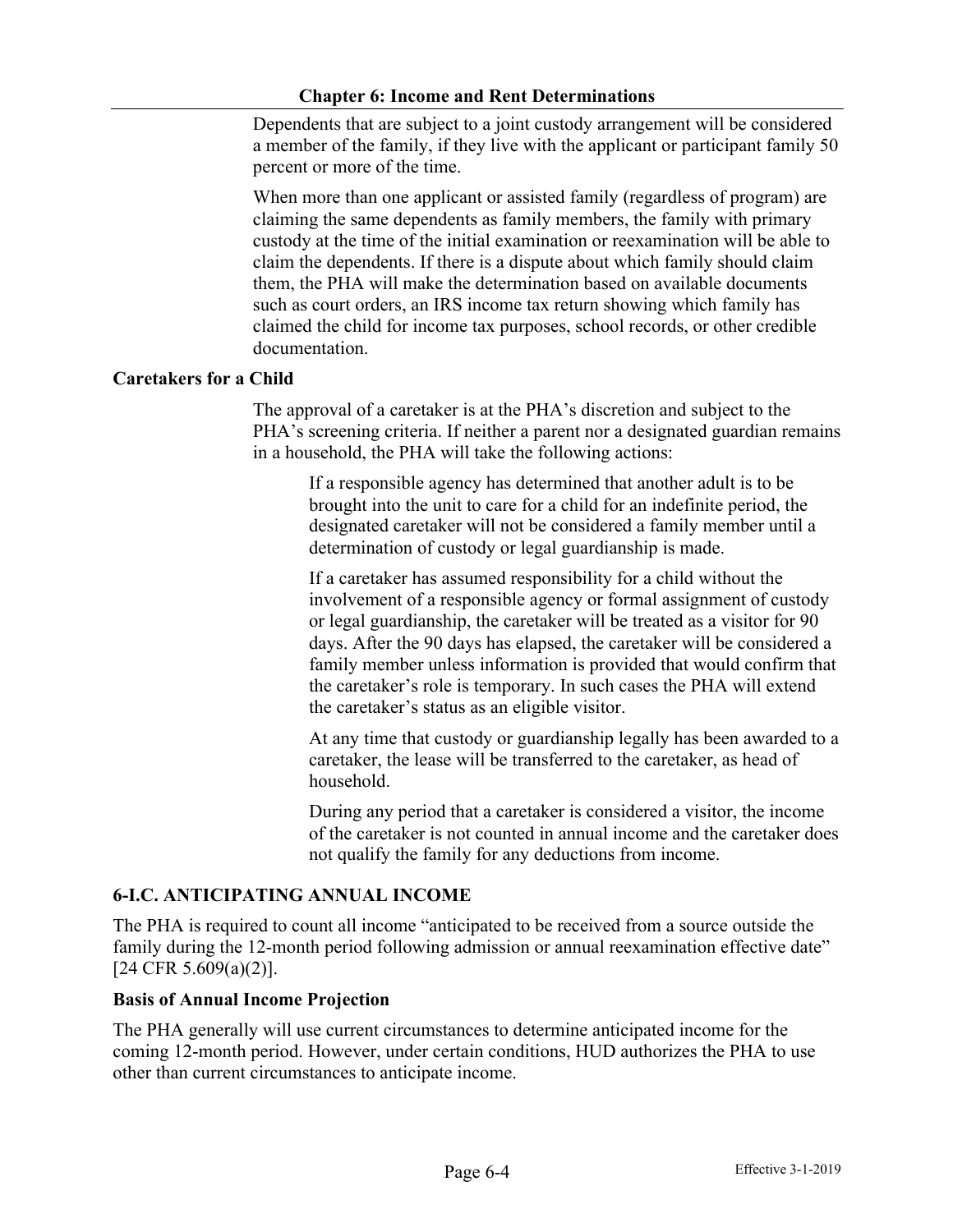When EIV is obtained and the family does not dispute the EIV employer data, the PHA will use current tenant-provided documents to project annual income. When the tenant-provided documents are pay stubs, the PHA will make every effort to obtain current and consecutive pay stubs dated within the last 60 days.

The PHA will obtain written and/or oral third-party verification in accordance with the verification requirements and policy in Chapter 7 in the following cases:

If EIV or other UIV data is not available,

If the family disputes the accuracy of the EIV employer data, and/or

If the PHA determines additional information is needed.

In such cases, the PHA will review and analyze current data to anticipate annual income. In all cases, the family file will be documented with a clear record of the reason for the decision, and a clear audit trail will be left as to how the PHA annualized projected income.

When the PHA cannot readily anticipate income based upon current circumstances (e.g., in the case of seasonal employment, unstable working hours, or suspected fraud), the PHA will review and analyze historical data for patterns of employment, paid benefits, and receipt of other income and use the results of this analysis to establish annual income.

Any time current circumstances are not used to project annual income, a clear rationale for the decision will be documented in the file. In all such cases the family may present information and documentation to the PHA to show why the historic pattern does not represent the family's anticipated income.

#### *Known Changes in Income*

If the PHA verifies an upcoming increase or decrease in income, annual income will be calculated by applying each income amount to the appropriate part of the 12-month period.

**Example**: An employer reports that a full-time employee who has been receiving \$8/hour will begin to receive \$8.25/hour in the eighth week after the effective date of the reexamination. In such a case the PHA would calculate annual income as follows: (\$8/hour  $\times$  40 hours  $\times$  7 weeks) + (\$8.25  $\times$  40 hours  $\times$  45 weeks).

The family may present information that demonstrates that implementing a change before its effective date would create a hardship for the family. In such cases the PHA will calculate annual income using current circumstances and then require an interim reexamination when the change actually occurs. This requirement will be imposed even if the PHA's policy on reexaminations does not require interim reexaminations for other types of changes.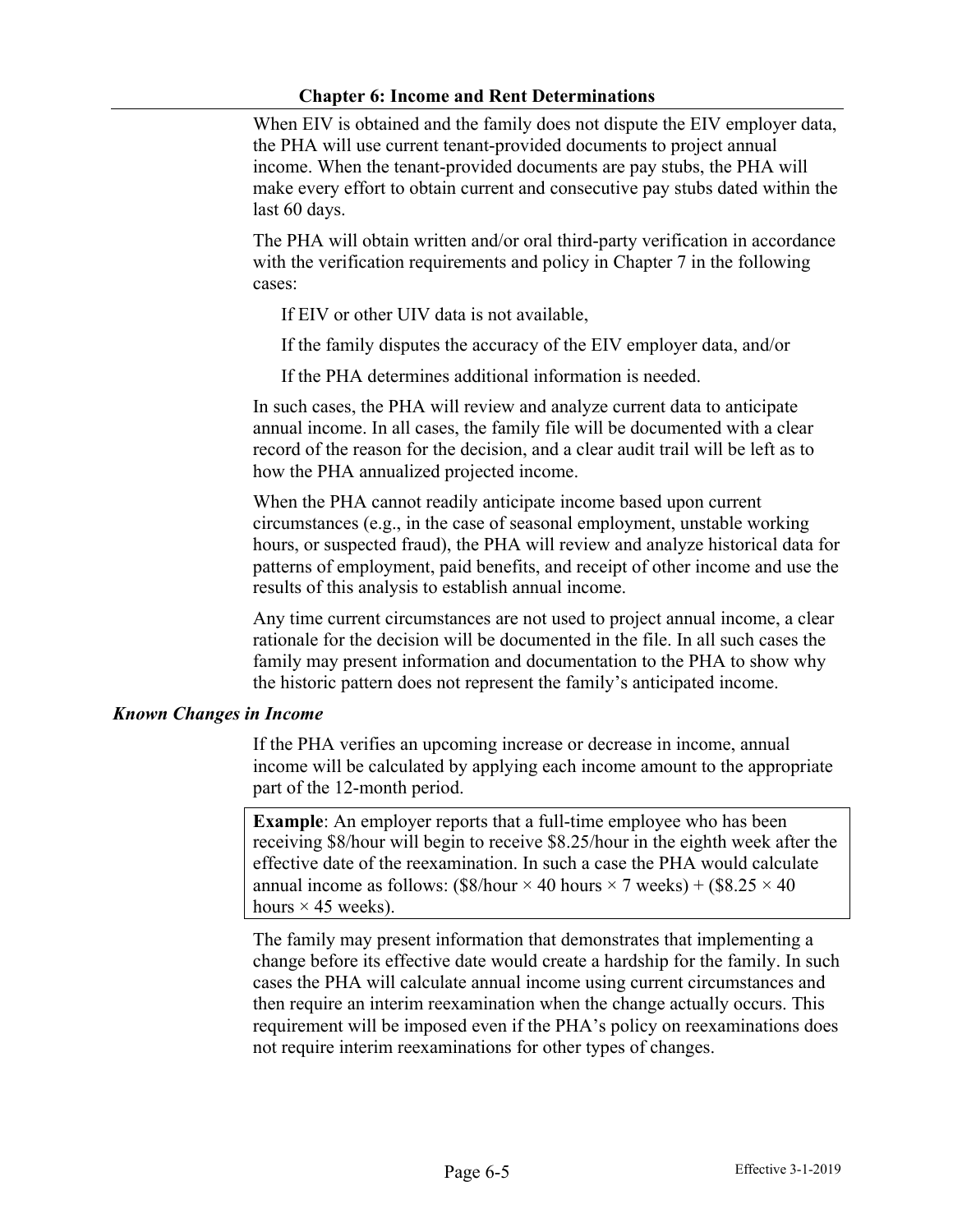When tenant-provided third-party documents are used to anticipate annual income, they will be dated within the last 60 days of the reexamination interview date.

#### **Projecting Income**

This section describes HUD's guidance on not to use EIV quarterly wages to project annual income.

## **6-I.D. EARNED INCOME [24 CFR 5.609(b) and (c)]**

#### **Types of Earned Income Included in Annual Income**

#### *Wages and Related Compensation* **[24 CFR 5.609(b)(1)]**

The full amount, before any payroll deductions, of wages and salaries, overtime pay, commissions, fees, tips and bonuses, and other compensation for personal services is included in annual income.

> For persons who regularly receive bonuses or commissions, the PHA will verify and then average amounts received for the two years preceding admission or reexamination. If only a one-year history is available, the PHA will use the prior year amounts. In either case the family may provide, and the PHA will consider, a credible justification for not using this history to anticipate future bonuses or commissions. If a new employee has not yet received any bonuses or commissions, the PHA will count only the amount estimated by the employer.

#### **Types of Earned Income Not Counted in Annual Income**

#### *Temporary, Nonrecurring, or Sporadic Income* **[24 CFR 5.609(c)(9)]**

This type of income (including gifts) is not included in annual income.

Sporadic income is income that is not received periodically and cannot be reliably predicted. For example, the income of an individual who works occasionally as a handyman would be considered sporadic if future work could not be anticipated and no historic, stable pattern of income existed.

#### *Children's Earnings [24 CFR 5.609(c)(1)]*

Employment income earned by children (including foster children) under the age of 18 years is not included in annual income. (See Eligibility chapter for a definition of *foster children*.)

#### *Certain Earned Income of Full-Time Students*

Earnings in excess of \$480 for each full-time student 18 years old or older (except for the head, spouse, or co-head) are not counted [24 CFR 5.609(c)(11)]. To be considered "full-time," a student must be considered "full-time" by an educational institution with a degree or certificate program [HCV GB, p. 5-29].

Full time students that are Head of Household or Co-head will exclude from calculation of individual income any financial assistance received for mandatory fees and charges (in addition to tuition). Notice PIH 2015-21 provides guidance as to what constitutes such fees.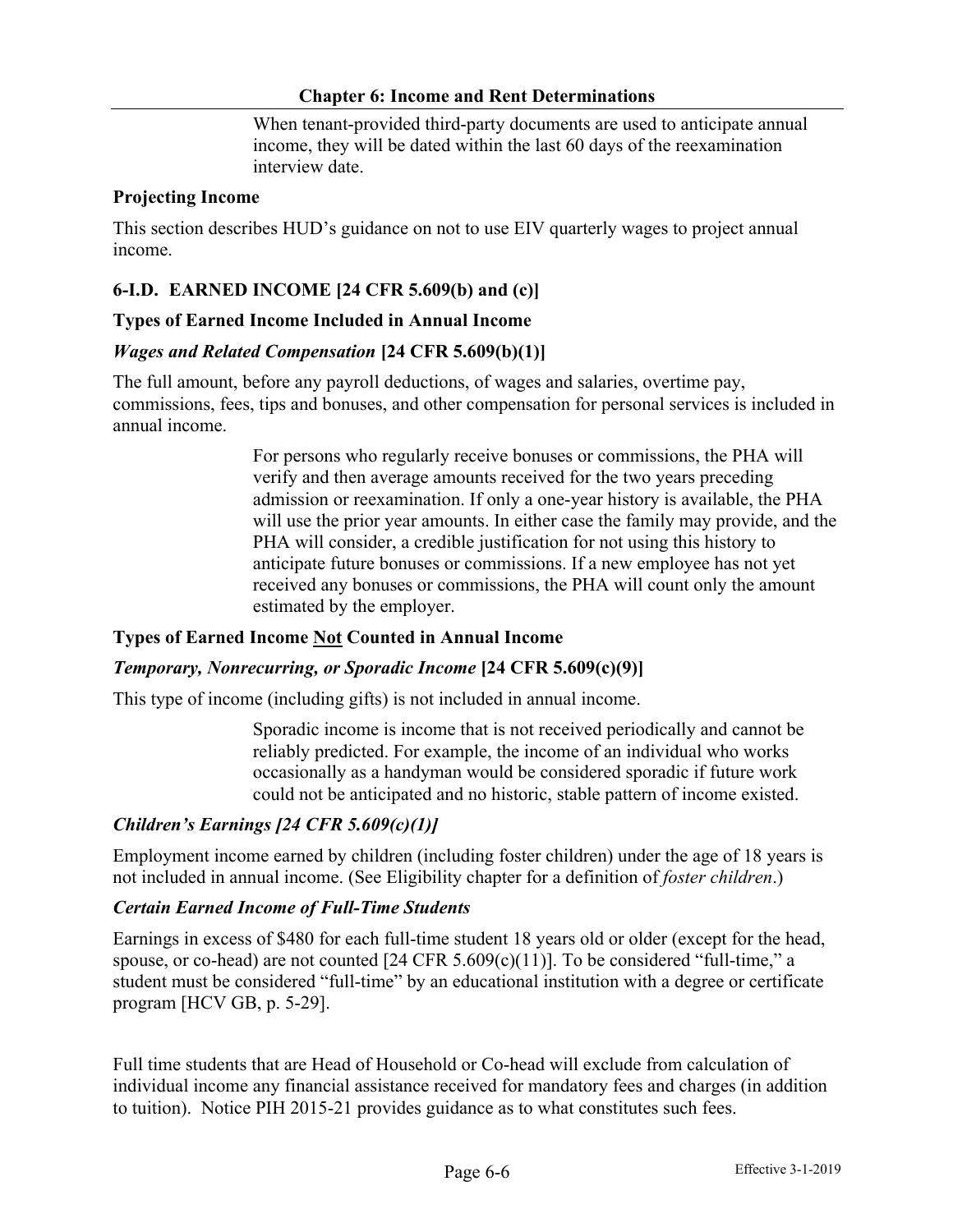### *Income of a Live-in Aide*

Income earned by a live-in aide, as defined in [24 CFR 5.403], is not included in annual income  $[24 \text{ CFR } 5.609(c)(5)]$ . (See Eligibility chapter for a full discussion of live-in aides.)

## *Income Earned under Certain Federal Programs [24 CFR 5.609(c)(17)]*

Income from some federal programs is specifically excluded from consideration as income, including:

- Payments to volunteers under the Domestic Volunteer Services Act of 1973 (42 U.S.C. 5044(g), 5058)
- Awards under the federal work-study program (20 U.S.C. 1087 uu)
- Payments received from programs funded under Title V of the Older Americans Act of 1985  $(42 \text{ U.S.C. } 3056(f))$
- Allowances, earnings, and payments to AmeriCorps participants under the National and Community Service Act of 1990 (42 U.S.C. 12637(d))
- Allowances, earnings, and payments to participants in programs funded under the Workforce Investment Act of 1998 (29 U.S.C. 2931)

# *Resident Service Stipend [24 CFR 5.600(c)(8)(iv)]*

Amounts received under a resident service stipend are not included in annual income. A resident service stipend is a modest amount (not to exceed \$200 per individual per month) received by a resident for performing a service for the PHA, on a part-time basis, that enhances the quality of life in the development. Such services may include, but are not limited to, fire patrol, hall monitoring, lawn maintenance, resident initiatives coordination, and serving as a member of the PHA's governing board. No resident may receive more than one such stipend during the same period of time.

# *State and Local Employment Training Programs [24 CFR 5.609(c)(8)(v)]*

Incremental earnings and benefits to any family member resulting from participation in qualifying state or local employment training programs (including training programs not affiliated with a local government) and training of a family member as resident management staff are excluded from annual income. Amounts excluded by this provision must be received under employment training programs with clearly defined goals and objectives and are excluded only for the period during which the family member participates in the training program.

> The PHA defines *training program* as "a learning process with goals and objectives, generally having a variety of components, and taking place in a series of sessions over a period of time. It is designed to lead to a higher level of proficiency, and it enhances the individual's ability to obtain employment. It may have performance standards to measure proficiency. Training may include, but is not limited to: (1) classroom training in a specific occupational skill, (2) on-the-job training with wages subsidized by the program, or (3) basic education" [expired Notice PIH 98-2, p. 3].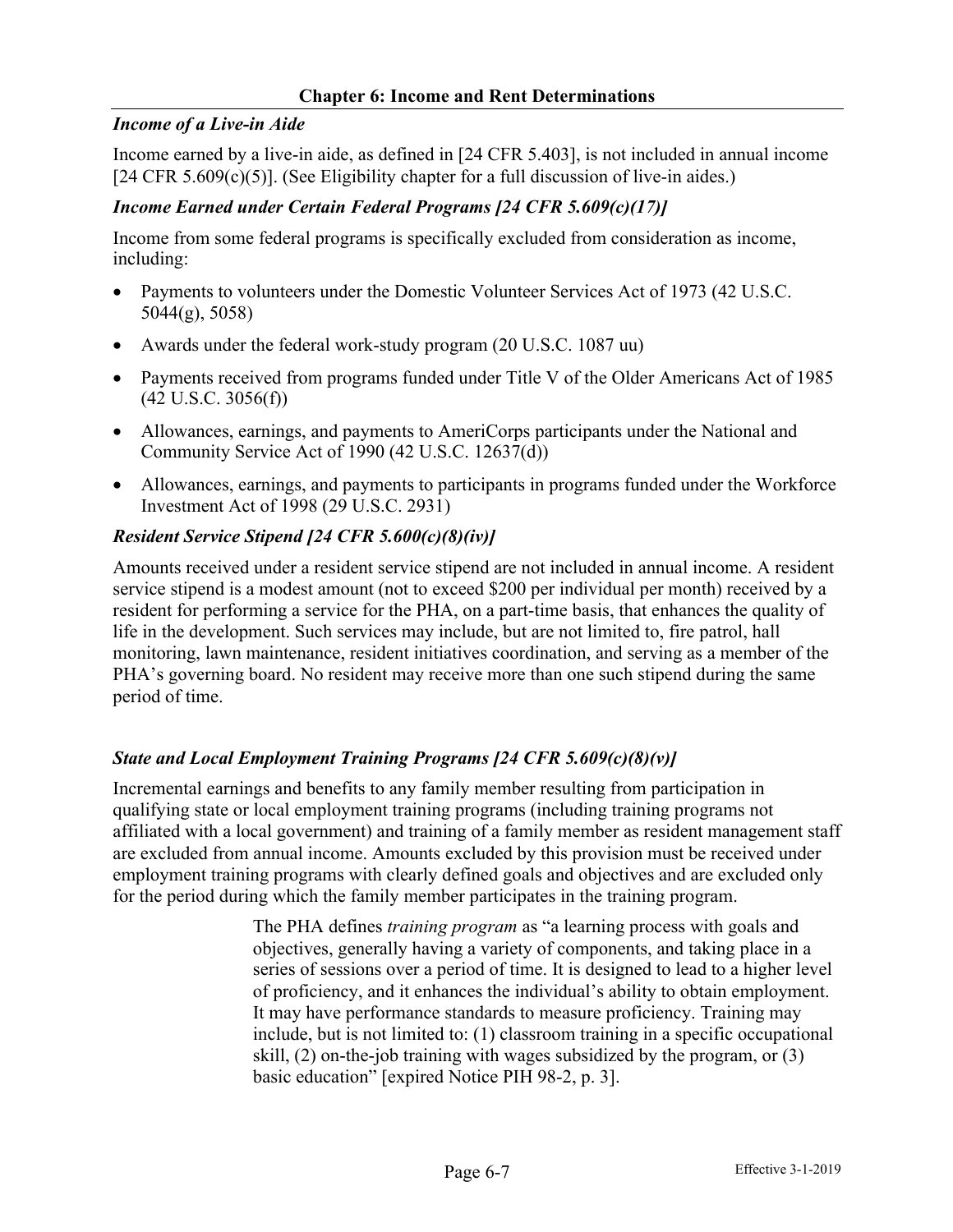The PHA defines *incremental earnings and benefits* as the difference between (1) the total amount of welfare assistance and earnings of a family member prior to enrollment in a training program and (2) the total amount of welfare assistance and earnings of the family member after enrollment in the program [expired Notice PIH 98-2, pp. 3–4].

In calculating the incremental difference, the PHA will use as the preenrollment income the total annualized amount of the family member's welfare assistance and earnings reported on the family's most recently completed HUD-50058.

End of participation in a training program must be reported in accordance with the interim reporting requirements found in the PHA's reexamination policy.

## *HUD-Funded Training Programs [24 CFR 5.609(c)(8)(i)]*

For consistency, the model ACOP recommends using the same definition of *training program* for HUD-funded training programs as for state and local employment training programs.

> To qualify as a training program, the program must meet the definition of *training program* provided above for state and local employment training programs.

## **6-I.E. EARNED INCOME DISALLOWANCE [24 CFR 960.255]**

The earned income disallowance (EID) encourages people to enter the work force by not including the full value of increases in earned income for a period of time. The full text of 24 CFR 960.255 is included as Exhibit 6-4 at the end of this chapter. Eligibility criteria and limitations on the disallowance are summarized below.

## **Eligibility**

This disallowance applies only to individuals in families already participating in the public housing program (not at initial examination). To qualify, the family must experience an increase in annual income that is the result of one of the following events:

- Employment of a family member who was previously unemployed for one or more years prior to employment. *Previously unemployed* includes a person who annually has earned not more than the minimum wage applicable to the community multiplied by 500 hours. The applicable minimum wage is the federal minimum wage unless there is a higher state or local minimum wage.
- Increased earnings by a family member whose earnings increase during participation in an economic self-sufficiency or job-training program. A self-sufficiency program includes a program designed to encourage, assist, train, or facilitate the economic independence of HUD-assisted families or to provide work to such families [24 CFR 5.603(b)].
- New employment or increased earnings by a family member who has received benefits or services under Temporary Assistance for Needy Families (TANF) or any other state program funded under Part A of Title IV of the Social Security Act within the past six months. If the benefits are received in the form of monthly maintenance, there is no minimum amount. If the benefits or services are received in a form other than monthly maintenance, such as one-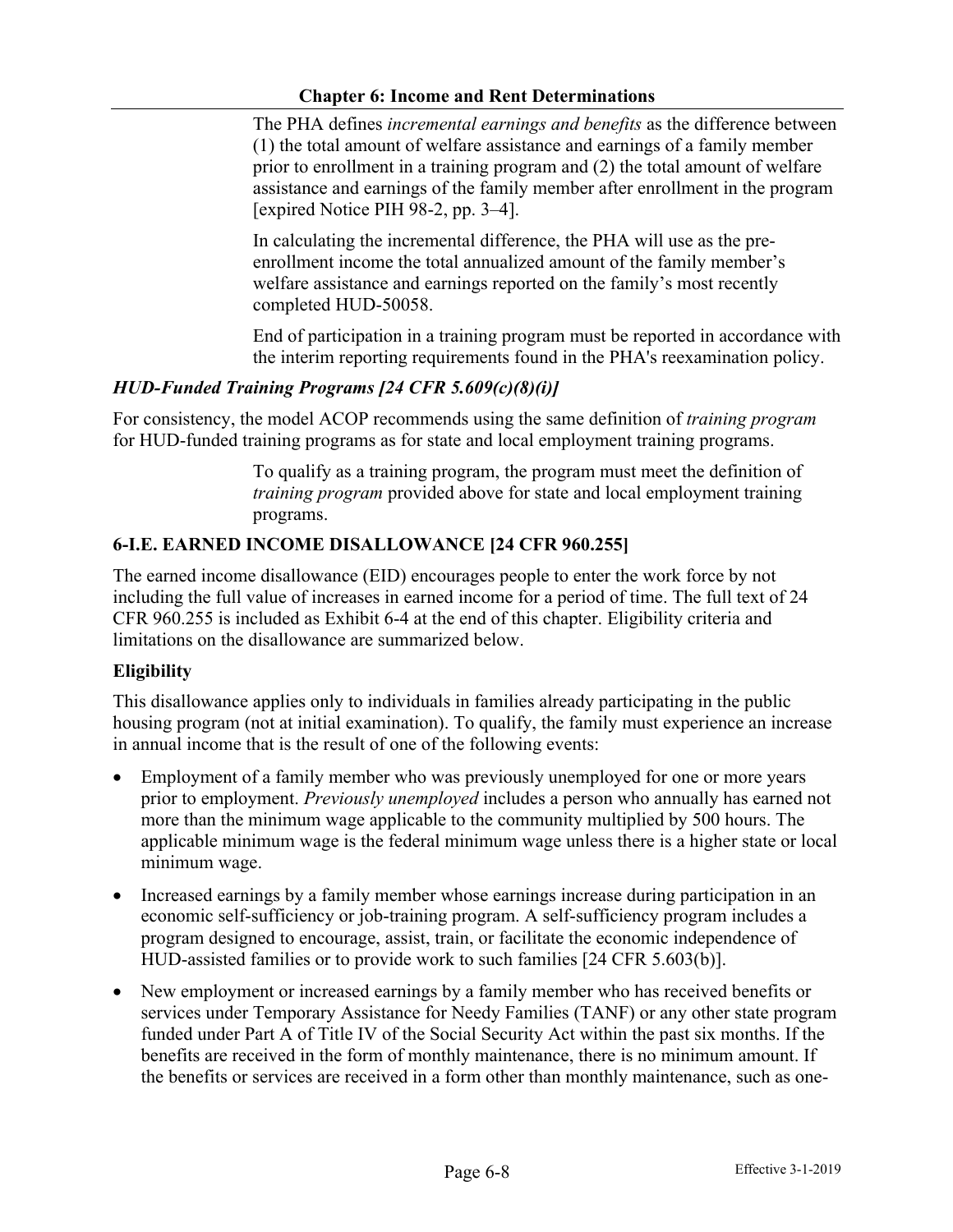time payments, wage subsidies, or transportation assistance, the total amount received over the six-month period must be at least \$500.

### **Calculation of the Disallowance**

Calculation of the earned income disallowance for an eligible member of a qualified family begins with a comparison of the member's current income with his or her "prior income."

## PHA Policy

The PHA defines *prior income,* or *prequalifying income,* as the family member's last certified income prior to qualifying for the EID.

The family member's prior, or prequalifying, income remains constant (as a baseline) throughout the period that he or she is participating in the EID.

### *Initial 12-Month Exclusion*

During the initial 12-month exclusion period, the full amount (100 percent) of any increase in income attributable to new employment or increased earnings is excluded. The 12 months are cumulative and need not be consecutive.

### PHA Policy

The initial EID exclusion period will begin on the first of the month following the date an eligible member of a qualified family is first employed or first experiences an increase in earnings.

### *Second 12-Month Exclusion and Phase-In*

During the second 12-month exclusion period, the exclusion is reduced to half (50 percent) of any increase in income attributable to employment or increased earnings. The 12 months are cumulative and need not be consecutive.

## *Lifetime Limitation*

The EID has a two-year (24-month) lifetime maximum. The two-year eligibility period begins at the same time that the initial exclusion period begins and ends 24 months later. The one-time eligibility for the EID applies even if the eligible individual begins to receive assistance from another housing agency, if the individual moves between public housing and Section 8 assistance, or if there are breaks in assistance.

#### PHA Policy

During the 24-month eligibility period, the PHA will conduct an interim reexamination each time there is a change in the family member's annual income that affects or is affected by the EID (e.g., when the family member's income falls to a level at or below his/her prequalifying income, when one of the exclusion periods ends, and at the end of the lifetime maximum eligibility period).

Regulatory provisions (24 CFR 5.617, 960.255) Notice PIH 2016-05 (HA) limit to 24 straight months the time period during which a family member is eligible to receive the benefit of the earned income disregard (EID).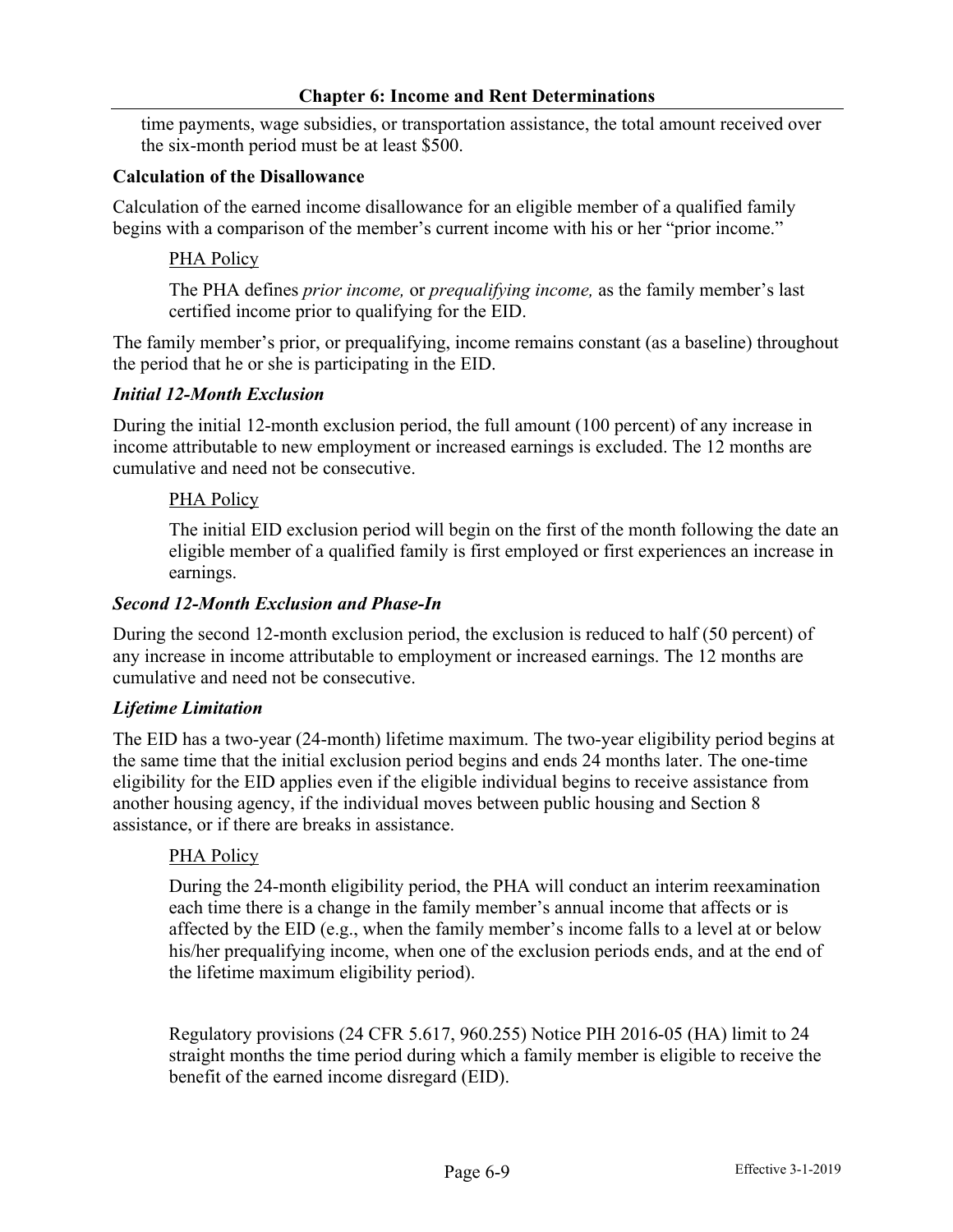## **Individual Savings Accounts [24 CFR 960.255(d)]**

PHAs have the choice to implement Individual Savings Accounts (ISAs) as an alternative to the EID. If the PHA chooses to offer ISAs there are mandatory requirements for establishing an ISA system. PHA staff must understand that if a PHA chooses to offer ISAs, the PHA may not require families to use them. The family has the choice of either depositing to an ISA or taking the EID.

The PHA should understand that by choosing to offer ISAs the PHA is not eliminating the EID calculation or the tracking of EID, since these activities would also be required for determining the amounts to deposit into the savings account.

> The PHA chooses not to establish a system of individual savings accounts (ISAs) for families who qualify for the EID.

> The following rules pertaining to ISAs do not apply to this public housing program.

## **6-I.F. BUSINESS INCOME [24 CFR 5.609(b)(2)]**

24 CFR 5.609(b)(2) indicates that net income from a business or profession must be included in annual income. The complete text of the regulation is provided in the model ACOP. PHA policies are required in the following areas:

- Definitions for calculating business income
- Treatment of negative net income
- Withdrawals from a business
- Co-owned businesses

#### **Definitions for Calculating Business Income**

HUD uses several financial terms in the regulation but does not define them. The model ACOP clarifies the meaning of these terms.

#### **Business Expenses**

Calculation of net income requires that business expenses be deducted, but the regulation provides no list of allowable business expenses.

> To determine business expenses that may be deducted from gross income, the PHA will use current applicable Internal Revenue Service (IRS) rules for determining allowable business expenses [see IRS Publication 535], unless a topic is addressed by HUD regulations or guidance as described below.

#### **Business Expansion**

HUD rules specify that the cost of business expansion may not be used to determine net income from a business but does not define *business expansion*.

> *Business expansion* is defined as any capital expenditures made to add new business activities, to expand current facilities, or to operate a business in additional locations. For example, purchase of a street sweeper by a construction business for the purpose of adding street cleaning to the services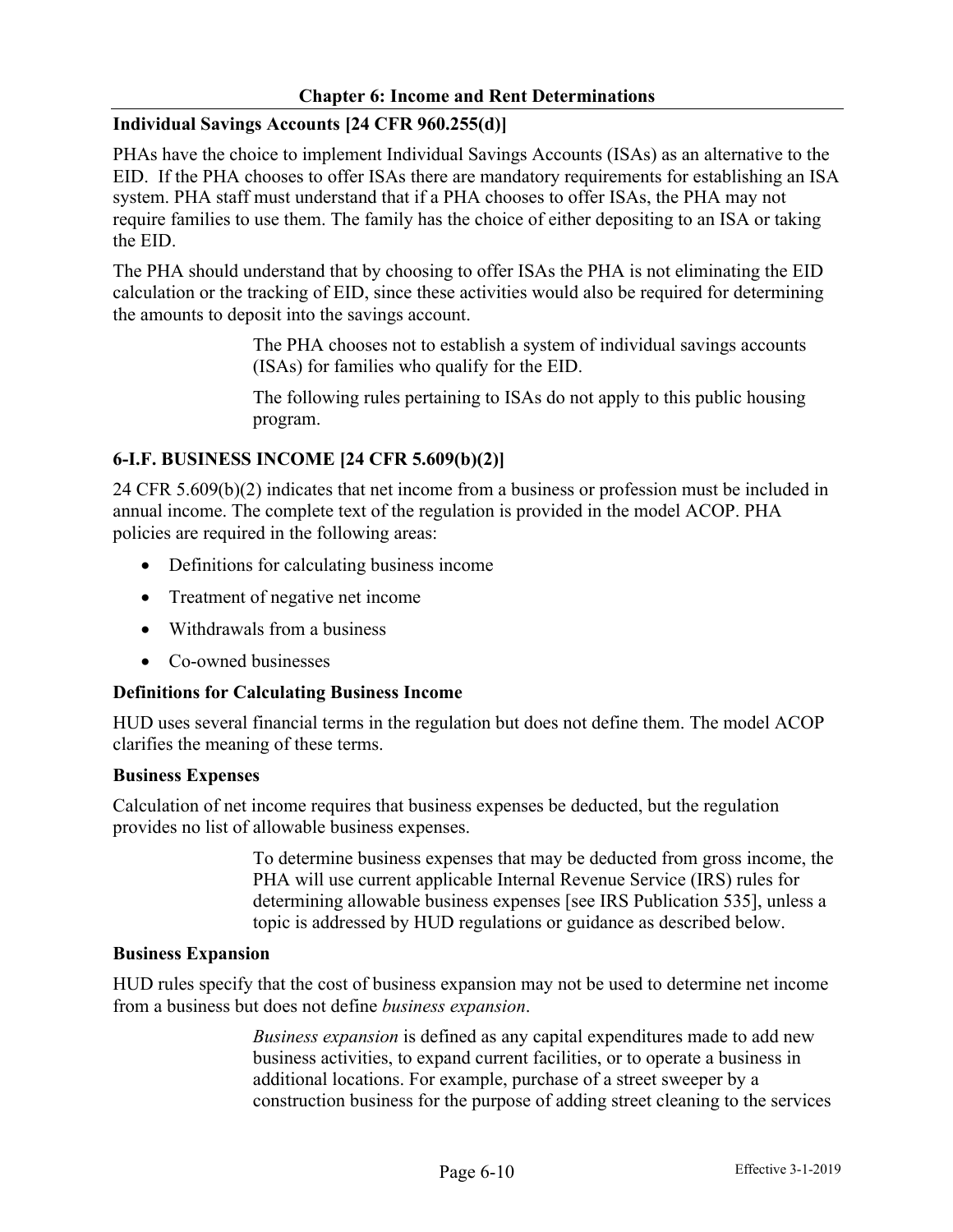offered by the business would be considered a business expansion. Similarly, the purchase of a property by a hair care business to open at a second location would be considered a business expansion.

## **Capital Indebtedness**

HUD rules specify that amortization of capital indebtedness cannot be counted as a business expense for the purpose of determining net income. The language included in the model ACOP explains what this means and clarifies how capital indebtedness is handled in rent calculations.

> *Capital indebtedness* is defined as the principal portion of the payment on a capital asset such as land, buildings, and machinery. This means the PHA will allow as a business expense interest, but not principal, paid on capital indebtedness.

### **Negative Business Income**

The model ACOP borrows language from HUD Handbook 4350.3 [p. 5-10] to clarify that no income will be counted if business income is negative and that losses cannot offset other income.

### **Withdrawal of Cash or Assets from a Business**

The regulation requires the PHA to include in annual income the value of cash or assets withdrawn from a business unless the withdrawal reimburses a family member for investments the family has made in the business. However, it gives no guidance about what constitutes an investment that may be reimbursed.

> Acceptable investments in a business include cash loans and contributions of assets or equipment. For example, if a member of tenant family provided an up-front loan of \$2,000 to help a business get started, the PHA will not count as income any withdrawals from the business up to the amount of this loan until the loan has been repaid. Investments do not include the value of labor contributed to the business without compensation.

#### **Co-owned Businesses**

The regulation and HUD guidance do not provide information about how to treat a business that is co-owned by someone who is not a member of the family.

> If a business is co-owned with someone outside the family, the family must document the share of the business it owns. If the family's share of the income is lower than its share of ownership, the family must document the reasons for the difference.

## **6-I.G. ASSETS [24 CFR 5.609(b)(3) and 24 CFR 5.603(b)]**

#### **Overview**

There is no asset limitation for participation in the public housing program. However, HUD requires that the PHA include in annual income the anticipated "interest, dividends, and other net income of any kind from real or personal property" [24 CFR 5.609(b)(3)]. This section discusses how the income from various types of assets is determined. For most types of assets, the PHA must determine the value of the asset in order to compute income from the asset. Therefore, for each asset type, this section discusses: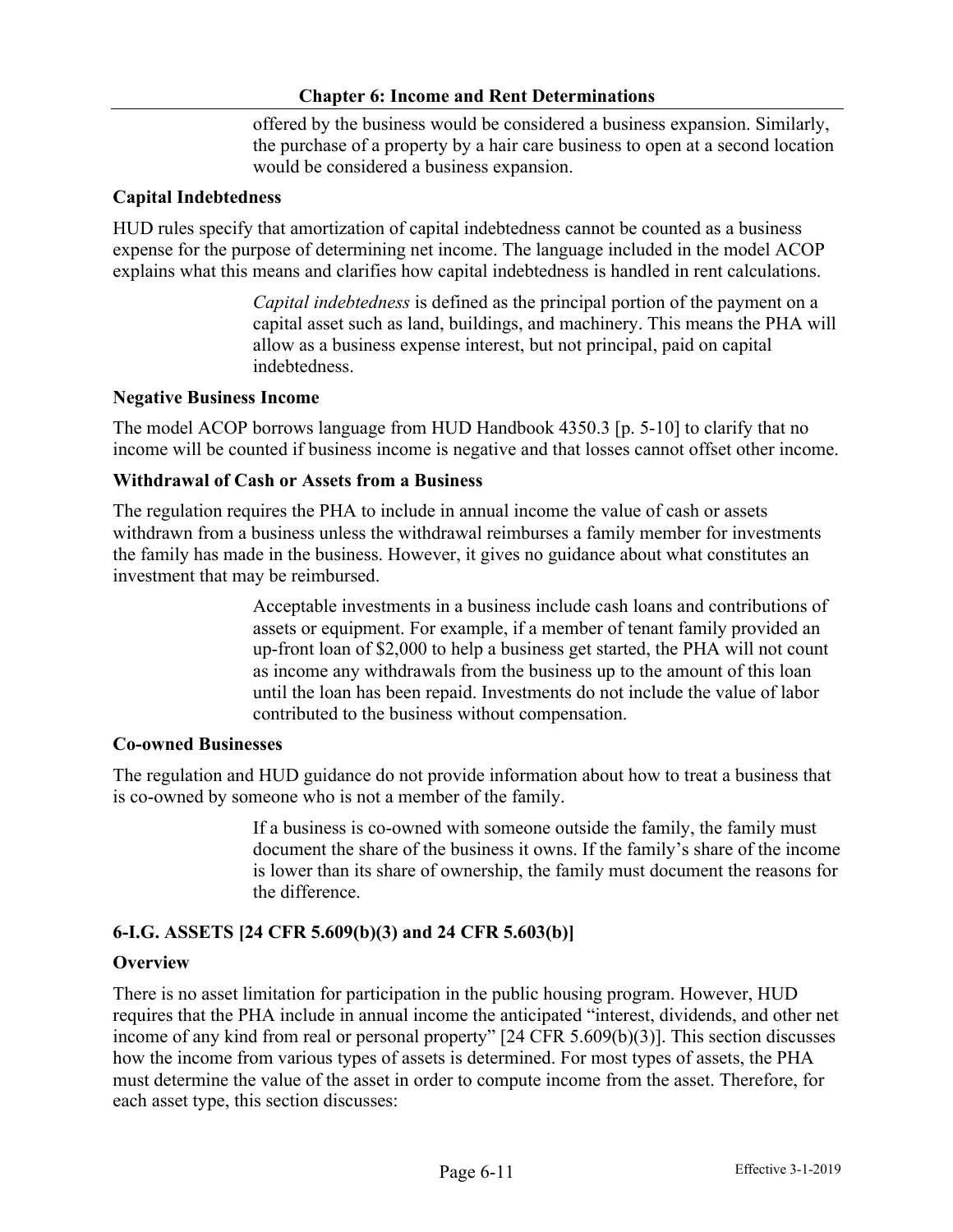- How the value of the asset will be determined
- How income from the asset will be calculated

Exhibit 6-1 provides the regulatory requirements for calculating income from assets [24 CFR 5.609(b)(3)], and Exhibit 6-3 provides the regulatory definition of *net family assets*. This section begins with a discussion of general policies related to assets and then provides HUD rules and PHA policies related to each type of asset.

## **General Policies**

### *Income from Assets*

The PHA generally will use current circumstances to determine both the value of an asset and the anticipated income from the asset. The model ACOP provides a policy clarifying how the PHA will deal with situations in which something other than current circumstances is used to determine income from an asset.

> Any time current circumstances are not used to determine asset income, a clear rationale for the decision will be documented in the file. In such cases the family may present information and documentation to the PHA to show why the asset income determination does not represent the family's anticipated asset income.

## *Valuing Assets*

Reasonable costs that would be incurred when disposing of an asset include, but are not limited to, penalties for premature withdrawal, broker and legal fees, and settlement costs incurred in real estate transactions [HCV GB, p. 5- 28 and PH Occ GB, p. 121].

## *Lump-Sum Receipts*

Payments that are received in a single lump sum, such as inheritances, capital gains, lottery winnings, insurance settlements, and proceeds from the sale of property, are generally considered assets, not income. However, such lump-sum receipts are counted as assets only if they are retained by a family in a form recognizable as an asset (e.g., deposited in a savings or checking account) [RHIIP FAQs]. (For a discussion of lump-sum payments that represent the delayed start of a periodic payment, most of which are counted as income, see sections 6-I.H and 6-I.I.)

#### *Imputing Income from Assets*

When net family assets are \$5,000 or less, the PHA will accept a family's declaration that it has total net assets equal to or less than \$5,000.00 without taking steps to verify the accuracy of the statement.

The PHA has adopted a passbook rate of 0%

## *Determining Actual Anticipated Income from Assets*

It may or may not be necessary for the PHA to use the value of an asset to compute the actual anticipated income from the asset. When the value is required to compute the anticipated income from an asset, the market value of the asset is used. For example, if the asset is a property for which a family receives rental income, the anticipated income is determined by annualizing the actual monthly rental amount received for the property; it is not based on the property's market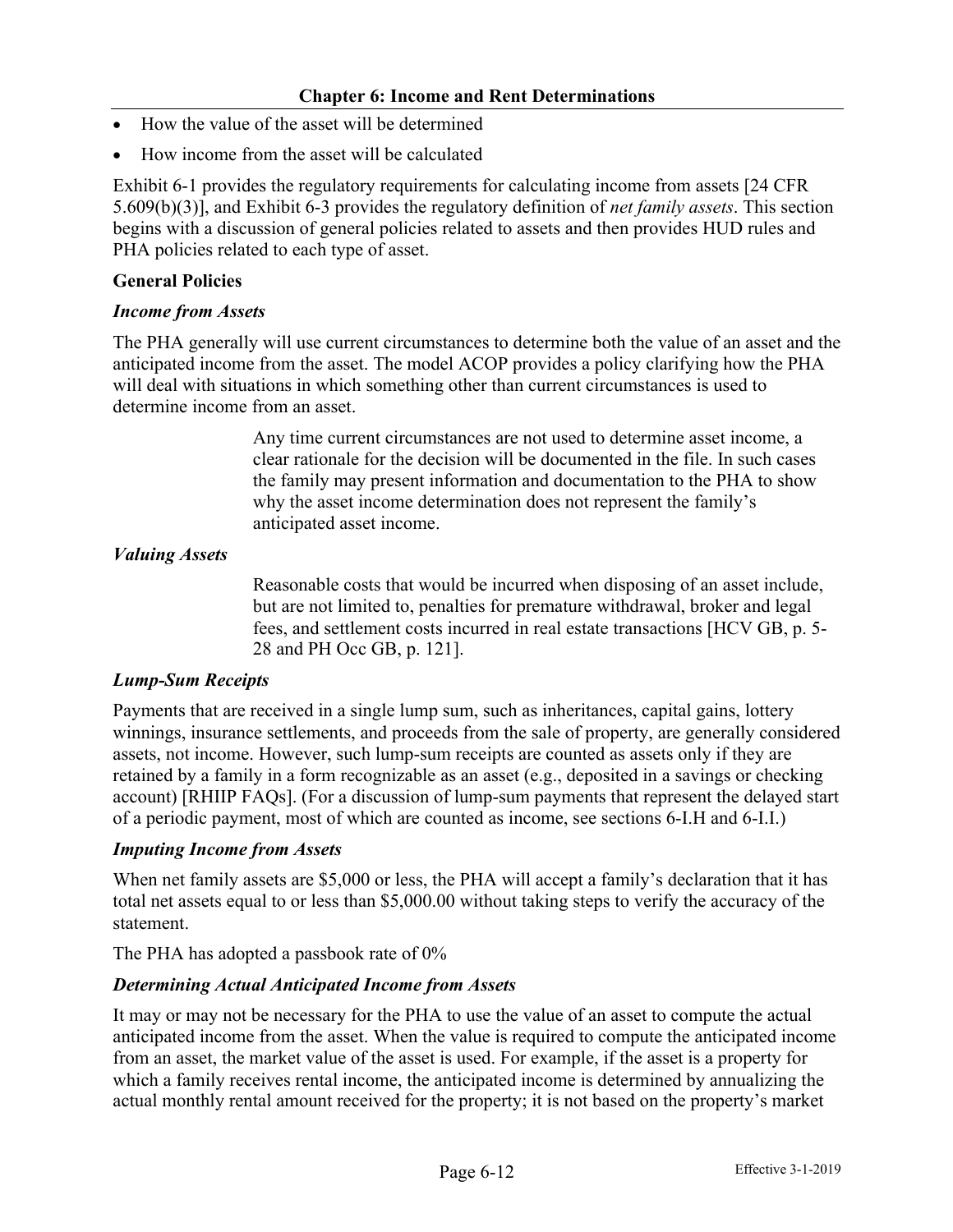value. However, if the asset is a savings account, the anticipated income is determined by multiplying the market value of the account by the interest rate on the account.

#### *Withdrawal of Cash or Liquidation of Investments*

Any withdrawal of cash or assets from an investment will be included in income except to the extent that the withdrawal reimburses amounts invested by the family. For example, when a family member retires, the amount received by the family from a retirement investment plan is not counted as income until the family has received payments equal to the amount the family member deposited into the retirement investment plan.

#### *Jointly Owned Assets*

In its "Summary of Asset Inclusions and Exclusions," the *HCV Guidebook* states the following [p. 5-25]:

- Assets include "assets which, although owned by more than one person, allow unrestricted access by the applicant."
- Assets do **not** include "assets not controlled by or accessible to the family and which provide no income for the family."

If an asset is owned by more than one person and any family member has unrestricted access to the asset, the PHA will count the full value of the asset. A family member has unrestricted access to an asset when he or she can legally dispose of the asset without the consent of any of the other owners.

If an asset is owned by more than one person, including a family member, but the family member does not have unrestricted access to the asset, the PHA will prorate the asset according to the percentage of ownership. If no percentage is specified or provided for by state or local law, the PHA will prorate the asset evenly among all owners.

#### *Assets Disposed Of for Less than Fair Market Value*

HUD regulations require the PHA to count as a current asset any business or family asset that was disposed of for less than fair market value during the two years prior to the effective date of the examination/reexamination, except as noted below.

#### *Minimum Threshold*

The PHA may set a threshold below which assets disposed of for less than fair market value will not be counted [HCV GB, p. 5-27].

> The PHA will not include the value of assets disposed of for less than fair market value unless the cumulative fair market value of all assets disposed of during the past two years exceeds the gross amount received for the assets by more than \$1,000.

> When the two-year period expires, the income assigned to the disposed asset(s) also expires. If the two-year period ends between annual recertifications, the family may request an interim recertification to eliminate consideration of the asset(s).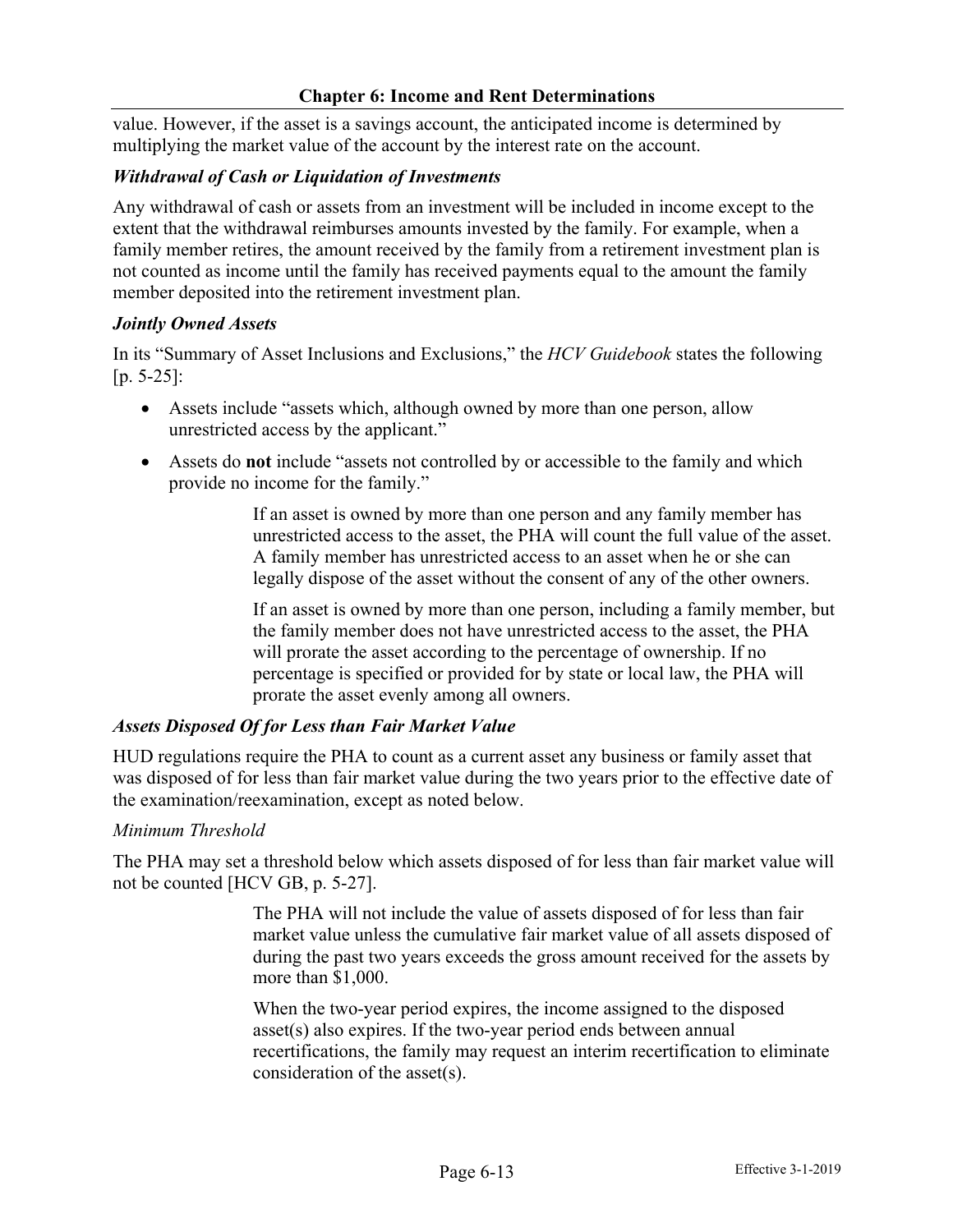Assets placed by the family in nonrevocable trusts are considered assets disposed of for less than fair market value except when the assets placed in trust were received through settlements or judgments.

### *Separation or Divorce*

The regulation also specifies that assets are not considered disposed of for less than fair market value if they are disposed of as part of a separation or divorce settlement and the applicant or tenant receives "important consideration" not measurable in dollar terms. The regulation does not specify what important consideration might be.

> All assets disposed of as part of a separation or divorce settlement will be considered assets for which important consideration not measurable in monetary terms has been received. In order to qualify for this exemption, a family member must be subject to a formal separation or divorce settlement agreement established through arbitration, mediation, or court order.

### *Foreclosure or Bankruptcy*

Assets are not considered disposed of for less than fair market value when the disposition is the result of a foreclosure or bankruptcy sale.

### *Family Declaration*

Families must sign a declaration form at initial certification and each annual recertification identifying all assets that have been disposed of for less than fair market value or declaring that no assets have been disposed of for less than fair market value. The PHA may verify the value of the assets disposed of if other information available to the PHA does not appear to agree with the information reported by the family.

## **Types of Assets**

## *Checking and Savings Accounts*

For regular checking accounts and savings accounts, *cash value* has the same meaning as *market value*. If a checking account does not bear interest, the anticipated income from the account is zero.

> In determining the value of a checking account, the PHA will use the average monthly balance for the last six months.

In determining the value of a savings account, the PHA will use the current balance.

In determining the anticipated income from an interest-bearing checking or savings account, the PHA will multiply the value of the account by the current rate of interest paid on the account.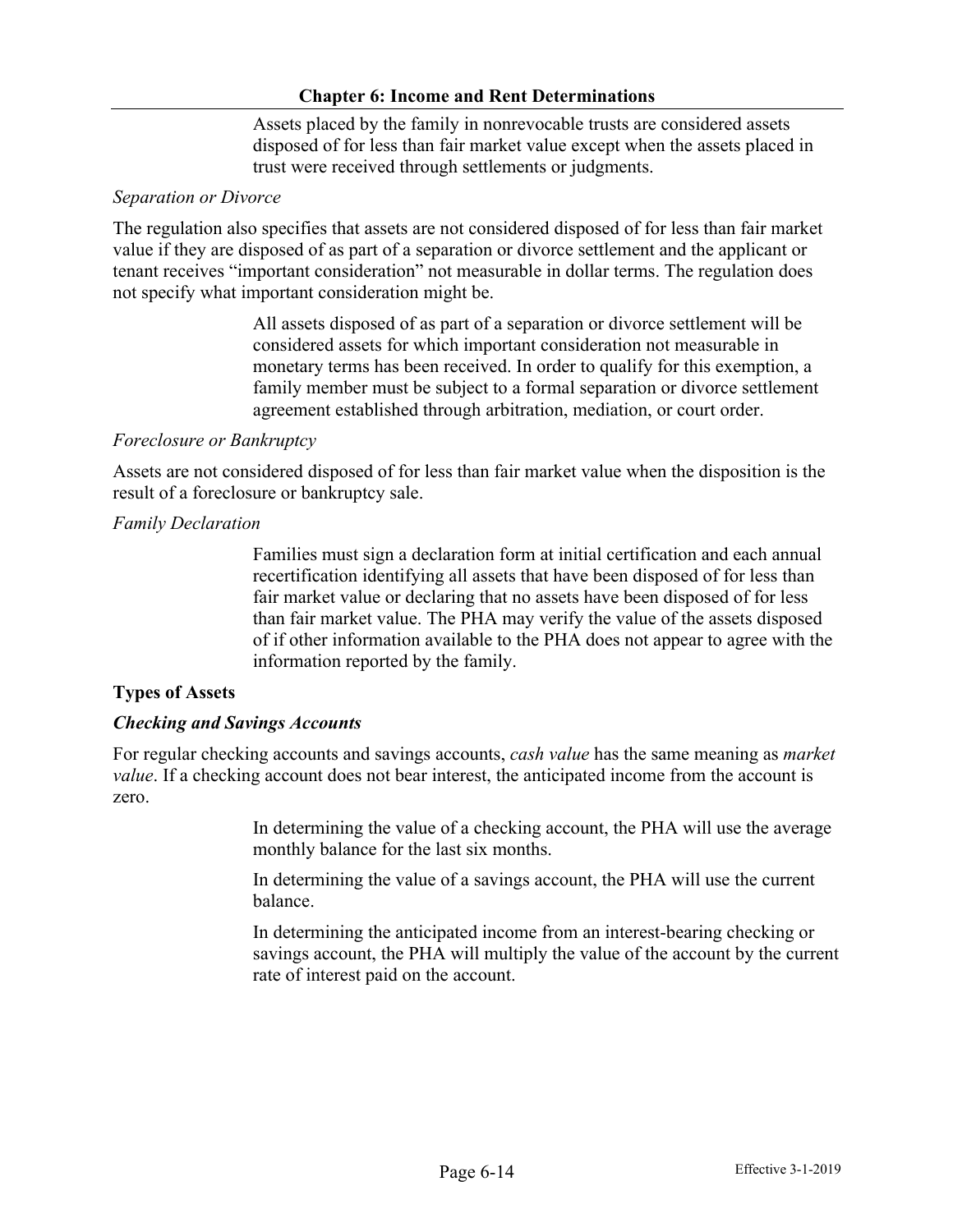### *Investment Accounts Such as Stocks, Bonds, Saving Certificates, and Money Market Funds*

When family assets are held in investment accounts, calculating asset value and anticipated income can be difficult because of fluctuations in value and rates of return.

> In determining the market value of an investment account, the PHA will use the value of the account on the most recent investment report.

> How anticipated income from an investment account will be calculated depends on whether the rate of return is known. For assets that are held in an investment account with a known rate of return (e.g., savings certificates), asset income will be calculated based on that known rate (market value multiplied by rate of earnings). When the anticipated rate of return is not known (e.g., stocks), the PHA will calculate asset income based on the earnings for the most recent reporting period.

### *Equity in Real Property or Other Capital Investments*

Equity is the estimated current market value of an asset (such as a house) less the unpaid balance on all loans secured by the asset and reasonable costs (such as broker fees) that would be incurred in selling the asset [HCV GB, p. 5-25 and PH, p. 121].

> In determining the equity, the PHA will determine market value by examining recent sales of at least three properties in the surrounding or similar neighborhood that possess comparable factors that affect market value.

The PHA will first use the payoff amount for the loan (mortgage) as the unpaid balance to calculate equity. If the payoff amount is not available, the PHA will use the basic loan balance information to deduct from the market value in the equity calculation.

For the purposes of calculating expenses to convert to cash for real property, the PHA will use ten percent of the market value of the home.

In the case of capital investments owned jointly with others not living in a family's unit, a prorated share of the property's cash value will be counted as an asset unless the PHA determines that the family receives no income from the property and is unable to sell or otherwise convert the asset to cash.

#### *Trusts*

A *trust* is a legal arrangement generally regulated by state law in which one party (the creator or grantor) transfers property to a second party (the trustee) who holds the property for the benefit of one or more third parties (the beneficiaries).

#### *Revocable Trusts*

If any member of a family has the right to withdraw the funds in a trust, the value of the trust is considered an asset [HCV GB, p. 5-25]. Any income earned as a result of investment of trust funds is counted as actual asset income, whether the income is paid to the family or deposited in the trust.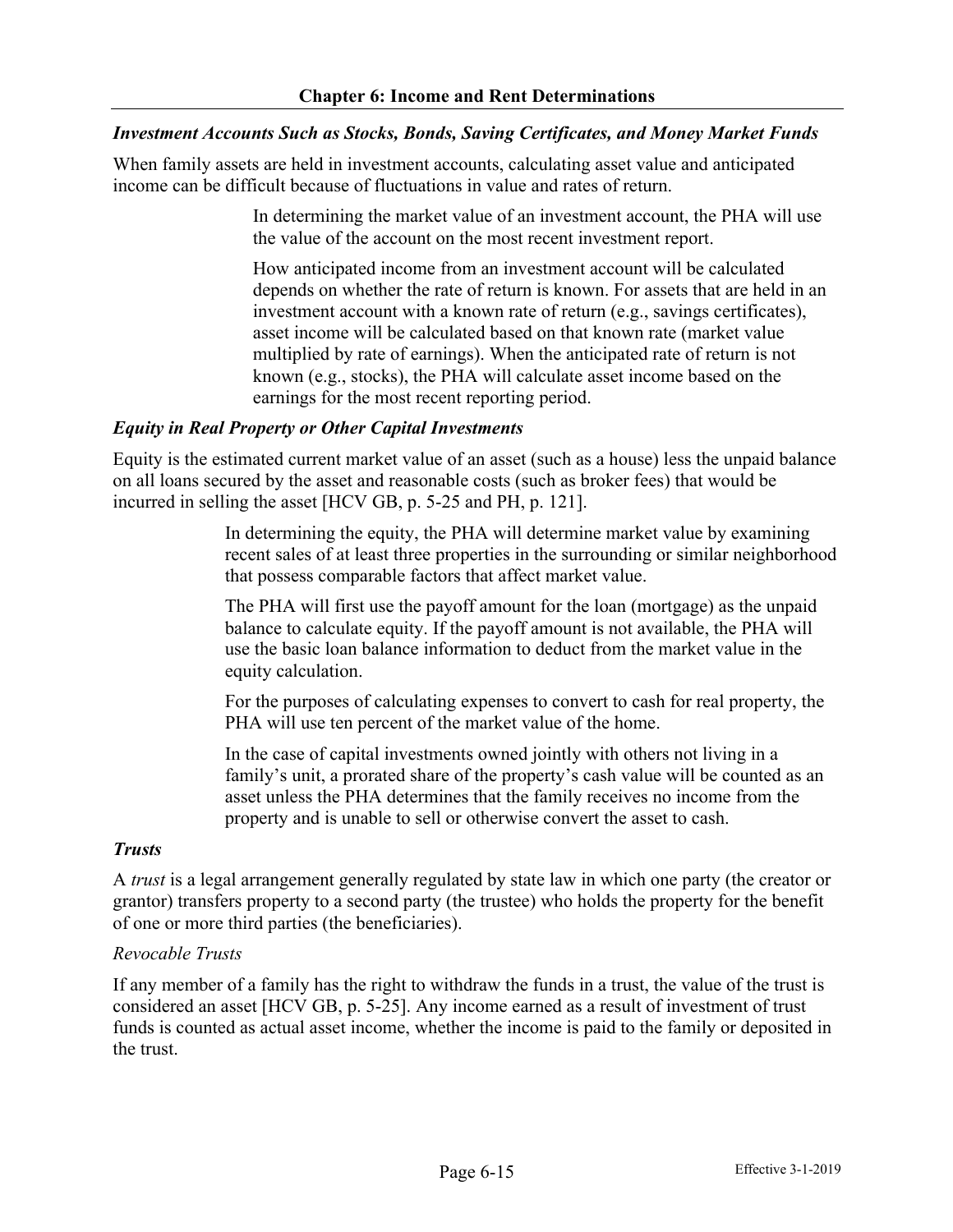## *Non-revocable Trusts*

In cases where a trust is not revocable by, or under the control of, any member of a family, the value of the trust fund is not considered an asset. However, any income distributed to the family from such a trust is counted as a periodic payment or a lump-sum receipt, as appropriate [24 CFR 5.603(b)]. (Periodic payments are covered in section 6-I.H. Lump-sum receipts are discussed earlier in this section.)

### *Retirement Accounts*

### *Company Retirement/Pension Accounts*

In order to correctly include or exclude as an asset any amount held in a company retirement or pension account by an employed person, the PHA must know whether the money is accessible before retirement [HCV GB, p. 5-26].

While a family member is employed, only the amount the family member can withdraw without retiring or terminating employment is counted as an asset [HCV GB, p. 5-26].

After a family member retires or terminates employment, any amount distributed to the family member is counted as a periodic payment or a lump-sum receipt, as appropriate [HCV GB, p. 5- 26], except to the extent that it represents funds invested in the account by the family member. (For more on periodic payments, see section 6-I.H.) The balance in the account is counted as an asset only if it remains accessible to the family member.

#### *IRA, Keogh, and Similar Retirement Savings Accounts*

IRA, Keogh, and similar retirement savings accounts are counted as assets even though early withdrawal would result in a penalty [HCV GB, p. 5-25].

## *Personal Property*

HUD rules exclude from assets necessary items of personal property such as furniture and automobiles [24 CFR 5.603(b)]. However, they do not exclude personal property held as an investment.

> In determining the value of personal property held as an investment, the PHA will use the family's estimate of the value. However, the PHA also may obtain an appraisal if appropriate to confirm the value of the asset. The family must cooperate with the appraiser but cannot be charged any costs related to the appraisal.

Generally, personal property held as an investment generates no income until it is disposed of. If regular income is generated (e.g., income from renting the personal property), the amount that is expected to be earned in the coming year is counted as actual income from the asset.

Necessary personal property consists of items such as clothing, furniture, household furnishings, jewelry that is not held as an investment, and vehicles, including those specially equipped for persons with disabilities.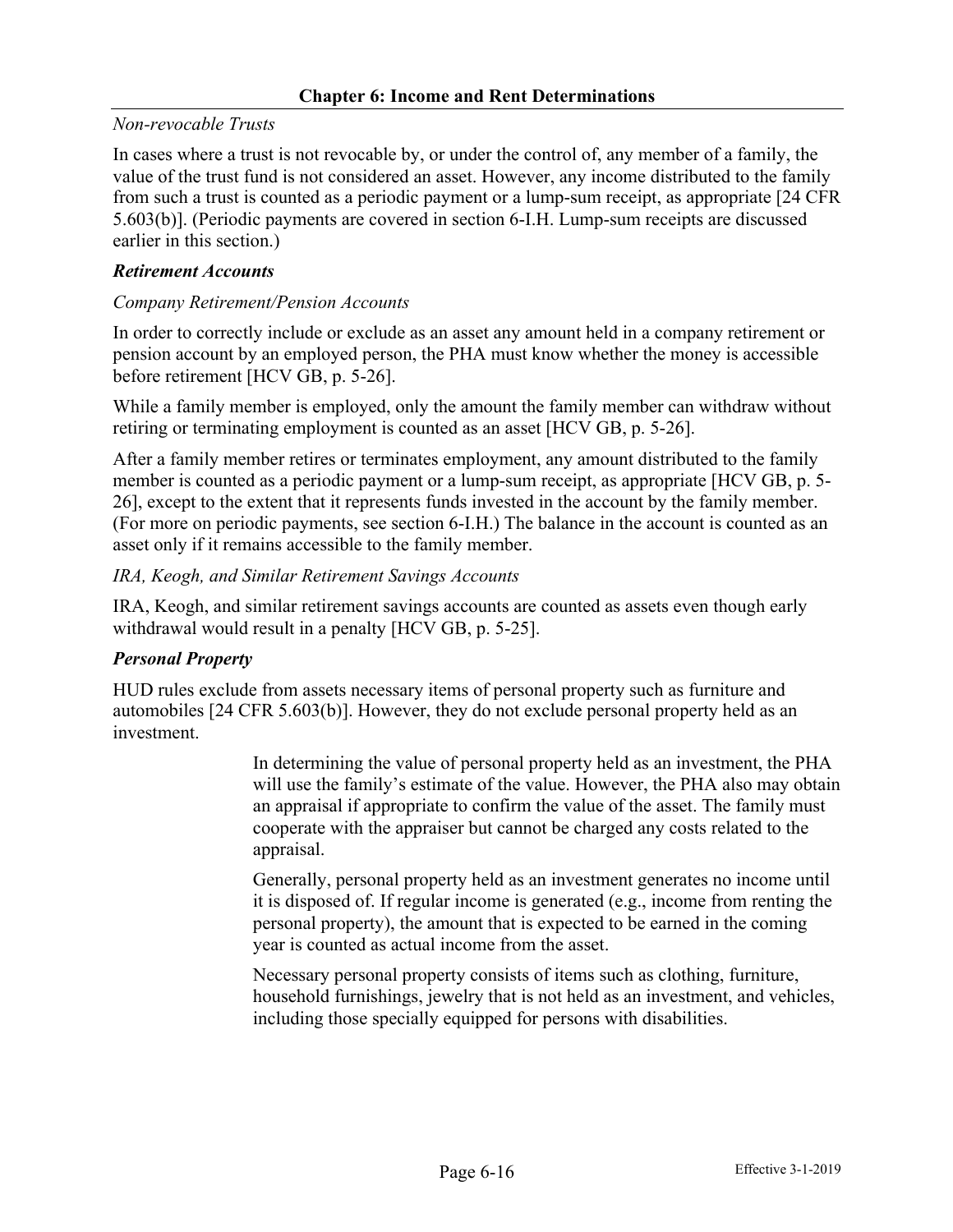# *Life Insurance*

The cash value of a life insurance policy available to a family member before death, such as a whole life or universal life policy is included in the calculation of the value of the family's assets [HCV GB 5-25]. The cash value is the surrender value. If such a policy earns dividends or interest that the family could elect to receive, the anticipated amount of dividends or interest is counted as income from the asset whether or not the family actually receives it.

## **6-I.H. PERIODIC PAYMENTS**

HUD regulations specifically exclude from annual income a few forms of periodic payments. All other forms must be included.

## **Periodic Payments Included in Annual Income**

- B. Periodic payments from sources such as social security, unemployment and welfare assistance, annuities, insurance policies, retirement funds, and pensions. However, periodic payments from retirement accounts, annuities, and similar forms of investments are counted only after they exceed the amount contributed by the family  $[24 \text{ CFR } 5.609(b)(4)$  and  $(b)(3)]$ .
- C. Disability or death benefits and lottery receipts paid periodically, rather than in a single lump sum [24 CFR 5.609(b)(4) and HCV, p. 5-14]

### **Lump-Sum Payments for the Delayed Start of a Periodic Payment**

Most lump sums received as a result of delays in processing periodic payments, such as unemployment or welfare assistance, are counted as income. However, lump-sum receipts for the delayed start of periodic social security or supplemental security income (SSI) payments are not counted as income. Additionally, any deferred disability benefits that are received in a lump sum or in prospective monthly amounts from the Department of Veterans Affairs are to be excluded from annual income [24 CFR 5.609(c)(14)].

## PHA Policy

When a delayed-start payment is received and reported during the period in which the PHA is processing an annual reexamination, the PHA will adjust the tenant rent retroactively for the period the payment was intended to cover. The family may pay in full any amount due or request to enter into a repayment agreement with the PHA.

See the chapter on reexaminations for information about a family's obligation to report lump-sum receipts between annual reexaminations.

#### **Treatment of Overpayment Deductions from Social Security Benefits**

The PHA must make a special calculation of annual income when the Social Security Administration (SSA) overpays an individual, resulting in a withholding or deduction from his or her benefit amount until the overpayment is paid in full. The amount and duration of the withholding will vary depending on the amount of the overpayment and the percent of the benefit rate withheld. Regardless of the amount withheld or the length of the withholding period, the PHA must use the reduced benefit amount after deducting only the amount of the overpayment withholding from the gross benefit amount [Notice PIH 2012-10].

#### **Periodic Payments Excluded from Annual Income**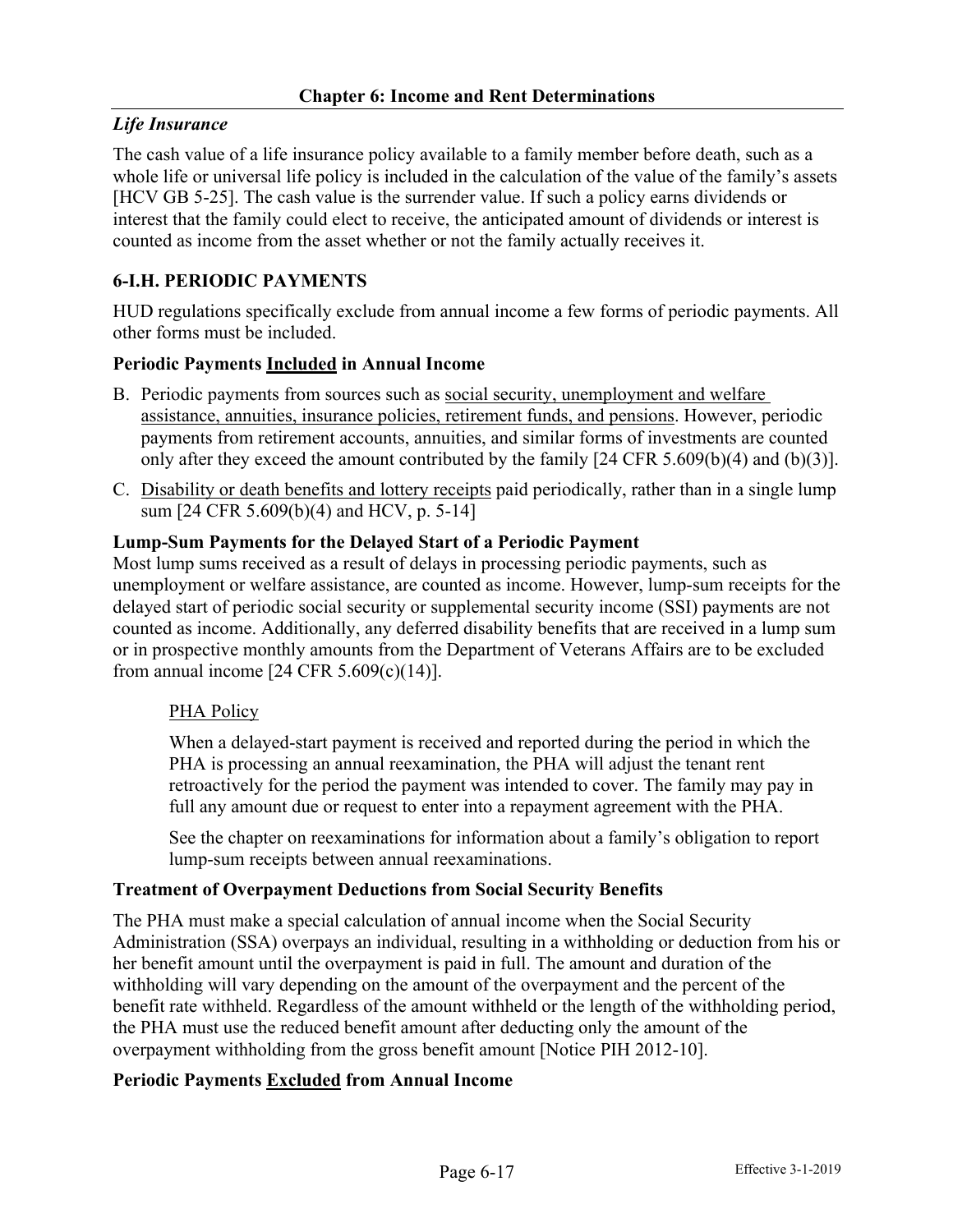D. Payments received for the care of foster children or foster adults (usually persons with disabilities, unrelated to the tenant family, who are unable to live alone) [24 CFR 5.609(c)(2)]. Kinship care payments are considered equivalent to foster care payments and are also excluded from annual income [Notice PIH 2012-1].

# PHA Policy

The PHA will exclude payments for the care of foster children and foster adults only if the care is provided through an official arrangement with a local welfare agency [HCV GB, p. 5-18].

- E. Amounts paid by a state agency to a family with a member who has a developmental disability and is living at home to offset the cost of services and equipment needed to keep the developmentally disabled family member at home  $[24 \text{ CFR } 5.609(c)(16)]$
- F. Amounts received under the Low-Income Home Energy Assistance Program (42 U.S.C. 1626(c)) [24 CFR 5.609(c)(17)]
- *G.* Amounts received under the Child Care and Development Block Grant Act of 1990 (42 U.S.C. 9858q) [24 CFR 5.609(c)(17)]
- *H.* Earned Income Tax Credit (EITC) refund payments (26 U.S.C. 32(j)) [24 CFR 5.609(c)(17)]. *Note:* EITC may be paid periodically if the family elects to receive the amount due as part of payroll payments from an employer.
- I. Lump sums received as a result of delays in processing Social Security and SSI payments (see section 6-I.H.) [24 CFR 5.609(c)(14)].
- J. Lump-sums or prospective monthly amounts received as deferred disability benefits from the Department of Veterans Affairs (VA) [24 CFR 5.609(c)(14)].

# **6-I.I. PAYMENTS IN LIEU OF EARNINGS**

Payments in lieu of earnings, such as unemployment and disability compensation, worker's compensation, and severance pay, are counted as income [24 CFR 5.609(b)(5)] if they are received either in the form of periodic payments or in the form of a lump-sum amount or prospective monthly amounts for the delayed start of a periodic payment. If they are received in a one-time lump sum (as a settlement, for instance), they are treated as lump-sum receipts [24 CFR  $5.609(c)(3)$ ]. (See also the discussion of periodic payments in section 6-I.H and the discussion of lump-sum receipts in section 6-I.G.)

## **6-I.J. WELFARE ASSISTANCE**

Welfare assistance is counted in annual income. Welfare assistance includes Temporary Assistance for Needy Families (TANF) and any payments to individuals or families based on need that are made under programs funded separately or jointly by federal, state, or local governments [24 CFR 5.603(b)].

## **Sanctions Resulting in the Reduction of Welfare Benefits [24 CFR 5.615]**

The PHA must make a special calculation of annual income when the welfare agency imposes certain sanctions on certain families. The full text of the regulation at 24 CFR 5.615 is provided as Exhibit 6-5. The requirements are summarized below. This rule applies only if a family was a public housing resident at the time the sanction was imposed.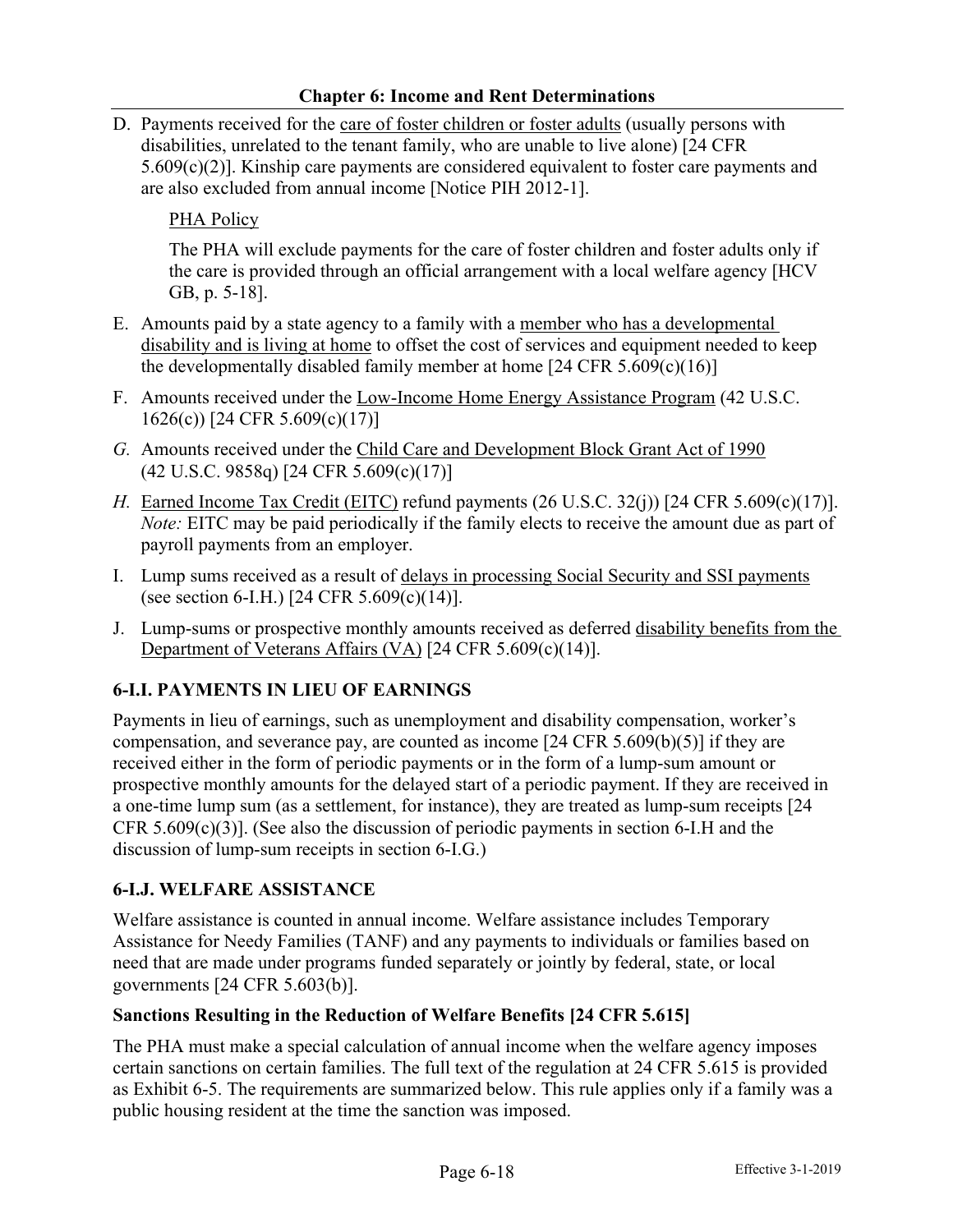## *Covered Families*

The families covered by 24 CFR 5.615 are those "who receive welfare assistance or other public assistance benefits ('welfare benefits') from a State or other public agency ('welfare agency') under a program for which Federal, State or local law requires that a member of the family must participate in an economic self-sufficiency program as a condition for such assistance" [24 CFR 5.615(b)]

## *Imputed Income*

When a welfare agency imposes a sanction that reduces a family's welfare income because the family commits fraud or fails to comply with the agency's economic self-sufficiency program or work activities requirement, the PHA must include in annual income "imputed" welfare income. The PHA must request that the welfare agency provide the reason for the reduction of benefits and the amount of the reduction of benefits. The imputed welfare income is the amount that the benefits were reduced as a result of the sanction.

This requirement does not apply to reductions in welfare benefits: (1) at the expiration of the lifetime or other time limit on the payment of welfare benefits, (2) if a family member is unable to find employment even though the family member has complied with the welfare agency economic self-sufficiency or work activities requirements, or (3) because a family member has not complied with other welfare agency requirements [24 CFR 5.615(b)(2)].

For special procedures related to grievance hearings based upon the PHA's denial of a family's request to lower rent when the family experiences a welfare benefit reduction, see Chapter 14, Grievances and Appeals.

## *Offsets*

The amount of the imputed welfare income is offset by the amount of additional income the family begins to receive after the sanction is imposed. When the additional income equals or exceeds the imputed welfare income, the imputed income is reduced to zero [24 CFR  $5.615(c)(4)$ ].

## **6-I.K. PERIODIC AND DETERMINABLE ALLOWANCES [24 CFR 5.609(b)(7)]**

## **Alimony and Child Support**

The PHA must count alimony or child support amounts awarded as part of a divorce or separation agreement *unless* the PHA verifies that the payments are not being made. The PHA must determine what documentation is required to show that the family receives less than the court-ordered amount [HCV GB, p. 5-23].

> The PHA will count court-awarded amounts for alimony and child support unless the PHA verifies that (1) the payments are not being made and (2) the family has made reasonable efforts to collect amounts due, including filing with courts or agencies responsible for enforcing payments [HCV GB, pp. 5-23 and 5-47].

Families who do not have court-awarded alimony and child support awards are not required to seek a court award and are not required to take independent legal action to obtain collection.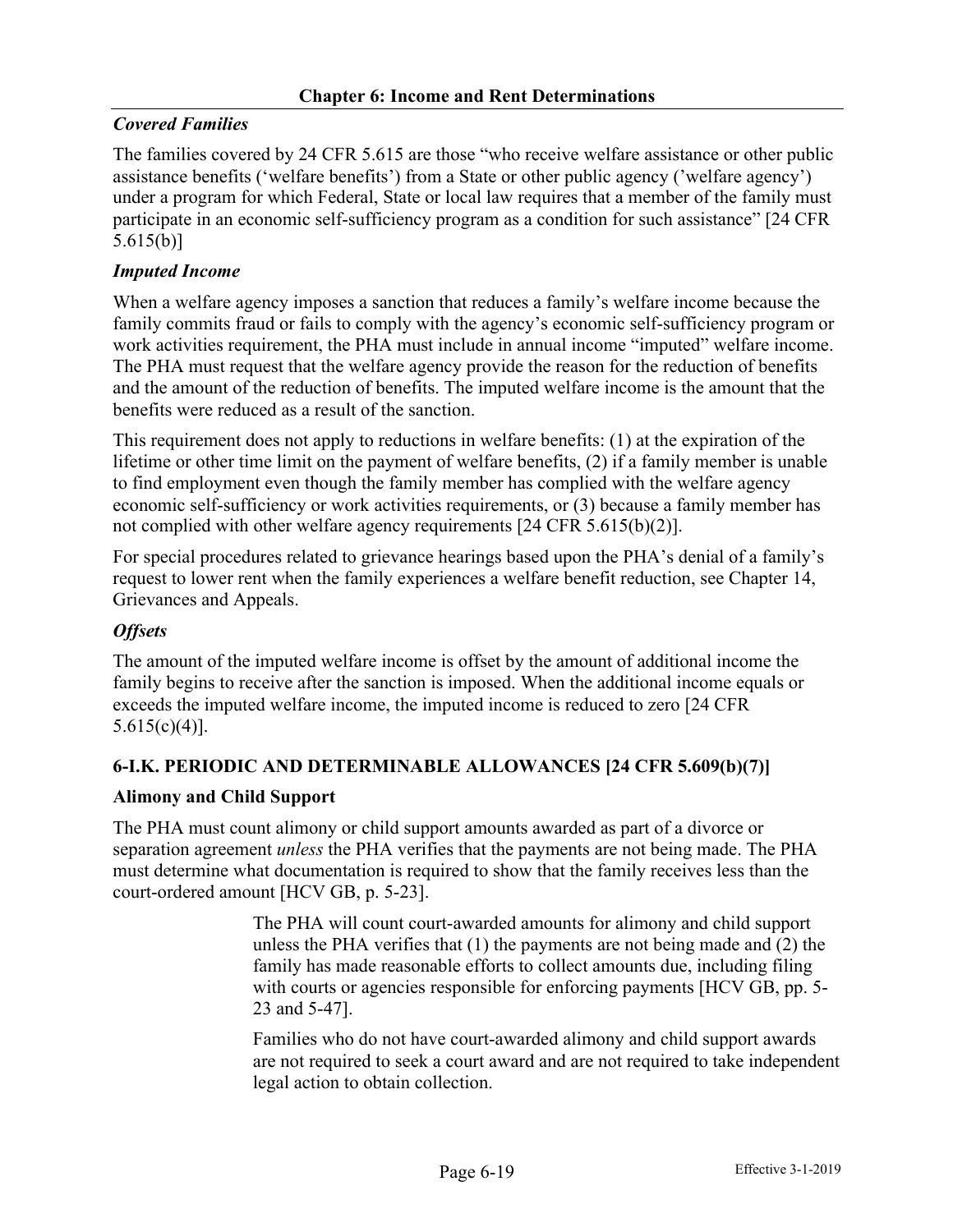## **Regular Contributions or Gifts**

The PHA must count as income regular monetary and nonmonetary contributions or gifts from someone outside the family [24 CFR 5.609(b)(7)]. Temporary, nonrecurring, or sporadic income and gifts are not counted  $[24 \text{ CFR } 5.609(c)(9)].$ 

> Examples of regular contributions include: (1) regular payment of a family's bills (e.g., utilities, telephone, rent, credit cards, and car payments), (2) cash or other liquid assets provided to any family member on a regular basis, and (3) "in-kind" contributions such as groceries and clothing provided to a family on a regular basis.

> Nonmonetary contributions will be valued at the cost of purchasing the items, as determined by the PHA. For contributions that may vary from month to month (e.g., utility payments), the PHA will include an average amount based upon past history.

# **6-I.L. ADDITIONAL EXCLUSIONS FROM ANNUAL INCOME**

Regular financial support from parents or guardians to students for food, clothing personal items, and entertainment **is not** considered student financial assistance and is included **in** annual income.

# **PART II: ADJUSTED INCOME**

# **6-II.A. INTRODUCTION**

## **Overview**

HUD regulations require PHAs to deduct from annual income any of five mandatory deductions for which a family qualifies. The resulting amount is the family's adjusted income. Mandatory deductions are found in 24 CFR 5.611.

5.611(a) Mandatory deductions. In determining adjusted income, the responsible entity (PHA) must deduct the following amounts from annual income:

(1) \$480 for each dependent;

(2) \$400 for any elderly family or disabled family;

(3) The sum of the following, to the extent the sum exceeds three percent of annual income:

(i) Unreimbursed medical expenses of any elderly family or disabled family;

(ii) Unreimbursed reasonable attendant care and auxiliary apparatus expenses for each member of the family who is a person with disabilities, to the extent necessary to enable any member of the family (including the member who is a person with disabilities) to be employed. This deduction may not exceed the earned income received by family members who are 18 years of age or older and who are able to work because of such attendant care or auxiliary apparatus; and

(4) Any reasonable child care expenses necessary to enable a member of the family to be employed or to further his or her education.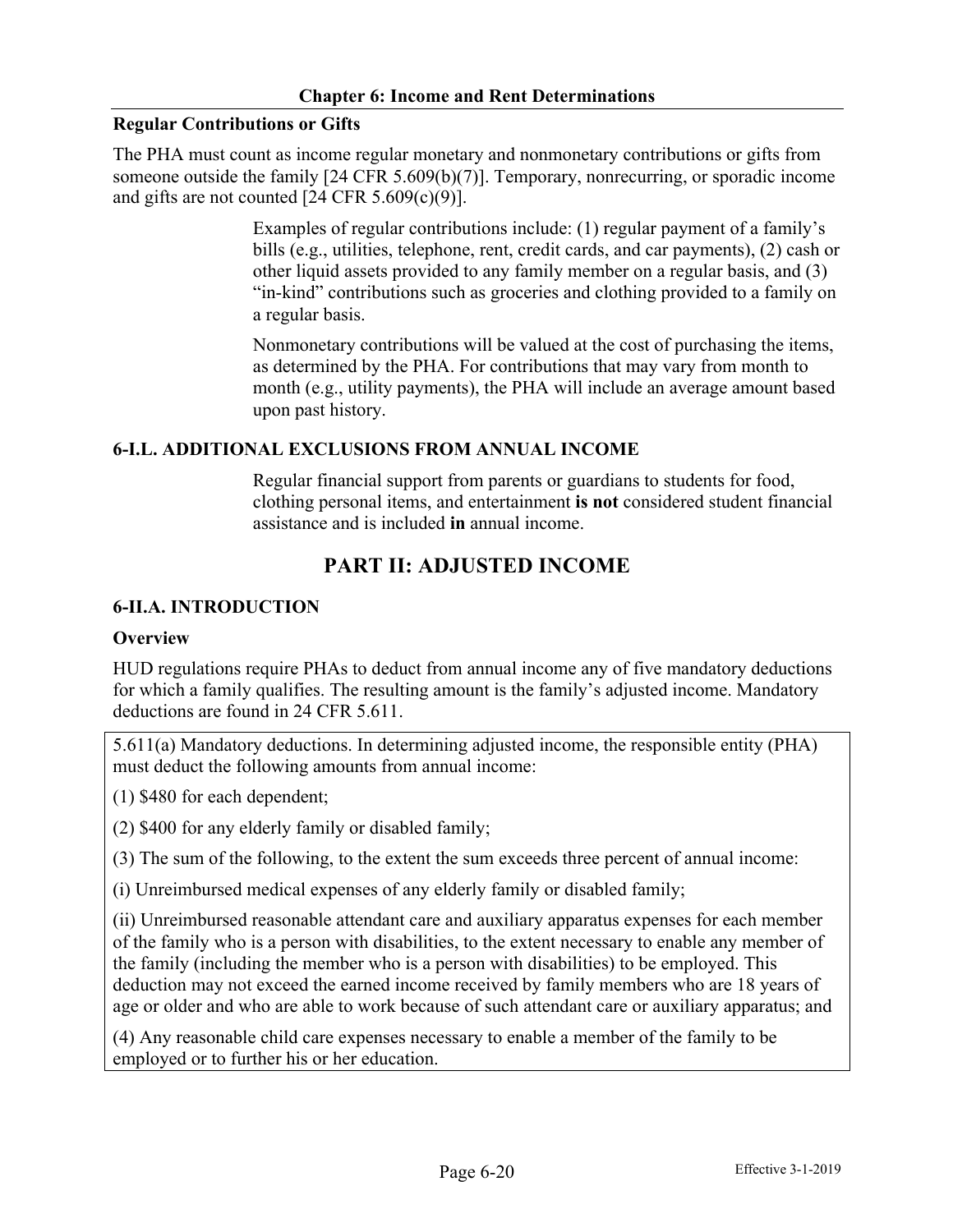This part covers policies related to these mandatory deductions. Verification requirements related to these deductions are found in Chapter 7, Verifications.

#### **Anticipating Expenses**

In the same way that the PHA must anticipate income for the coming year, it must also anticipate family circumstances to determine the deductions for which a family qualifies.

> Generally, the PHA will use current circumstances to anticipate expenses. When possible, for costs that are expected to fluctuate during the year (e.g., child care during school and nonschool periods and cyclical medical expenses), the PHA will estimate costs based on historic data and known future costs.

If a family has an accumulated debt for medical or disability assistance expenses, the PHA will include as an eligible expense the portion of the debt that the family expects to pay during the period for which the income determination is being made. However, amounts previously deducted will not be allowed even if the amounts were not paid as expected in a preceding period. The PHA may require the family to provide documentation of payments made in the preceding year.

#### **6-II.B. DEPENDENT DEDUCTION**

An allowance of \$480 is deducted from annual income for each dependent [24 CFR 5.611(a)(1)]. *Dependent* is defined as any family member other than the head, spouse, or co-head who is under the age of 18 or who is 18 or older and is a person with disabilities or a full-time student. Foster children, foster adults, and live-in aides are never considered dependents [24 CFR 5.603(b)].

#### **6-II.C. ELDERLY OR DISABLED FAMILY DEDUCTION**

A single deduction of \$400 is taken for any elderly or disabled family [24 CFR 5.611(a)(2)]. An *elderly family* is a family whose head, spouse, co-head, or sole member is 62 years of age or older, and a *disabled family* is a family whose head, spouse, co-head, or sole member is a person with disabilities [24 CFR 5.403].

## **6-II.D. MEDICAL EXPENSES DEDUCTION [24 CFR 5.611(a)(3)(i) and 5.603(b)]**

Unreimbursed medical expenses may be deducted to the extent that, in combination with any disability assistance expenses, they exceed three percent of annual income.

PHA policies are required in two areas related to medical expenses:

- Definition of *medical expenses*
- Classifying medical and disability expenses when either could apply

#### **Definition of** *Medical Expenses*

HUD regulations define *medical expenses* at 24 CFR 5.603(b) to mean "medical expenses, including medical insurance premiums, that are anticipated during the period for which annual income is computed, and that are not covered by insurance."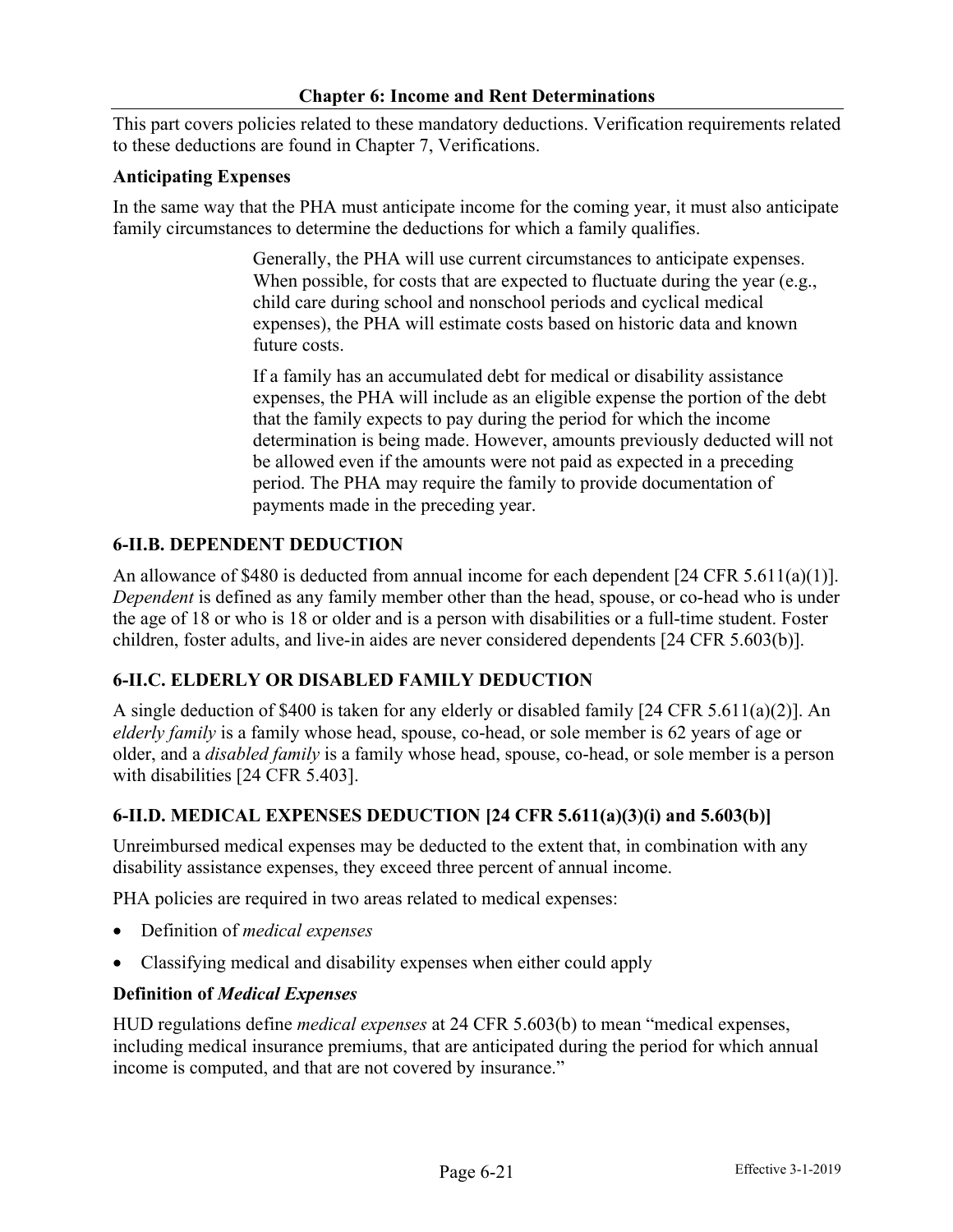## PHA Policy

The most current IRS Publication 502, *Medical and Dental Expenses,* will be used as a reference to determine the costs that qualify as medical expenses.

| <b>Summary of Allowable Medical Expenses from IRS Publication 502</b>                                                                                                                                                                                                                                                                     |                                                                                                                                                                                                                                                                                                                                           |  |  |  |
|-------------------------------------------------------------------------------------------------------------------------------------------------------------------------------------------------------------------------------------------------------------------------------------------------------------------------------------------|-------------------------------------------------------------------------------------------------------------------------------------------------------------------------------------------------------------------------------------------------------------------------------------------------------------------------------------------|--|--|--|
| Services of medical professionals                                                                                                                                                                                                                                                                                                         | Substance abuse treatment programs                                                                                                                                                                                                                                                                                                        |  |  |  |
| Surgery and medical procedures that are<br>necessary, legal, noncosmetic                                                                                                                                                                                                                                                                  | Psychiatric treatment<br>Ambulance services and some costs of<br>transportation related to medical<br>expenses<br>The cost and care of necessary<br>equipment related to a medical<br>condition (e.g., eyeglasses/lenses,<br>hearing aids, crutches, and artificial<br>teeth)<br>Cost and continuing care of necessary<br>service animals |  |  |  |
| Services of medical facilities                                                                                                                                                                                                                                                                                                            |                                                                                                                                                                                                                                                                                                                                           |  |  |  |
| Hospitalization, long-term care, and in-<br>home nursing services                                                                                                                                                                                                                                                                         |                                                                                                                                                                                                                                                                                                                                           |  |  |  |
| Prescription medicines and insulin, but<br>not nonprescription medicines even if<br>recommended by a doctor                                                                                                                                                                                                                               |                                                                                                                                                                                                                                                                                                                                           |  |  |  |
| Improvements to housing directly related<br>to medical needs (e.g., ramps for a wheel<br>chair, handrails)                                                                                                                                                                                                                                |                                                                                                                                                                                                                                                                                                                                           |  |  |  |
|                                                                                                                                                                                                                                                                                                                                           | Medical insurance premiums or the cost<br>of a health maintenance organization<br>(HMO)                                                                                                                                                                                                                                                   |  |  |  |
| $\mathbf{M}$ and $\mathbf{M}$ and $\mathbf{M}$ and $\mathbf{M}$ and $\mathbf{M}$ and $\mathbf{M}$ and $\mathbf{M}$ and $\mathbf{M}$ and $\mathbf{M}$ and $\mathbf{M}$ and $\mathbf{M}$ and $\mathbf{M}$ and $\mathbf{M}$ and $\mathbf{M}$ and $\mathbf{M}$ and $\mathbf{M}$ and $\mathbf{M}$ and<br>$0.1$ 1 1 $1$ 1 $1$ 1 $1$ 1 $1$ 1 $1$ |                                                                                                                                                                                                                                                                                                                                           |  |  |  |

**Note:** This chart provides a summary of eligible medical expenses only. Detailed information is provided in IRS Publication 502. Medical expenses are considered only to the extent they are not reimbursed by insurance or some other source.

## **Families That Qualify for Both Medical and Disability Assistance Expenses**

This policy applies only to families in which the head or spouse is 62 or older or is a person with disabilities.

When expenses anticipated by a family could be defined as either medical or disability assistance expenses, the PHA will consider them medical expenses unless it is clear that the expenses are incurred exclusively to enable a person with disabilities to work.

## **6-II.E. DISABILITY ASSISTANCE EXPENSES DEDUCTION [24 CFR 5.603(b) and 5.611(a)(3)(ii)]**

Reasonable expenses for attendant care and auxiliary apparatus for a disabled family member may be deducted if they: (1) are necessary to enable a family member 18 years or older to work, (2) are not paid to a family member or reimbursed by an outside source, (3) in combination with any medical expenses, exceed three percent of annual income, and (4) do not exceed the earned income received by the family member who is enabled to work.

#### **Earned Income Limit on the Disability Assistance Expense Deduction**

When more than one family member is enabled to work, the PHA must establish whose earned income to count when determining the cap on disability expenses. The earned income used to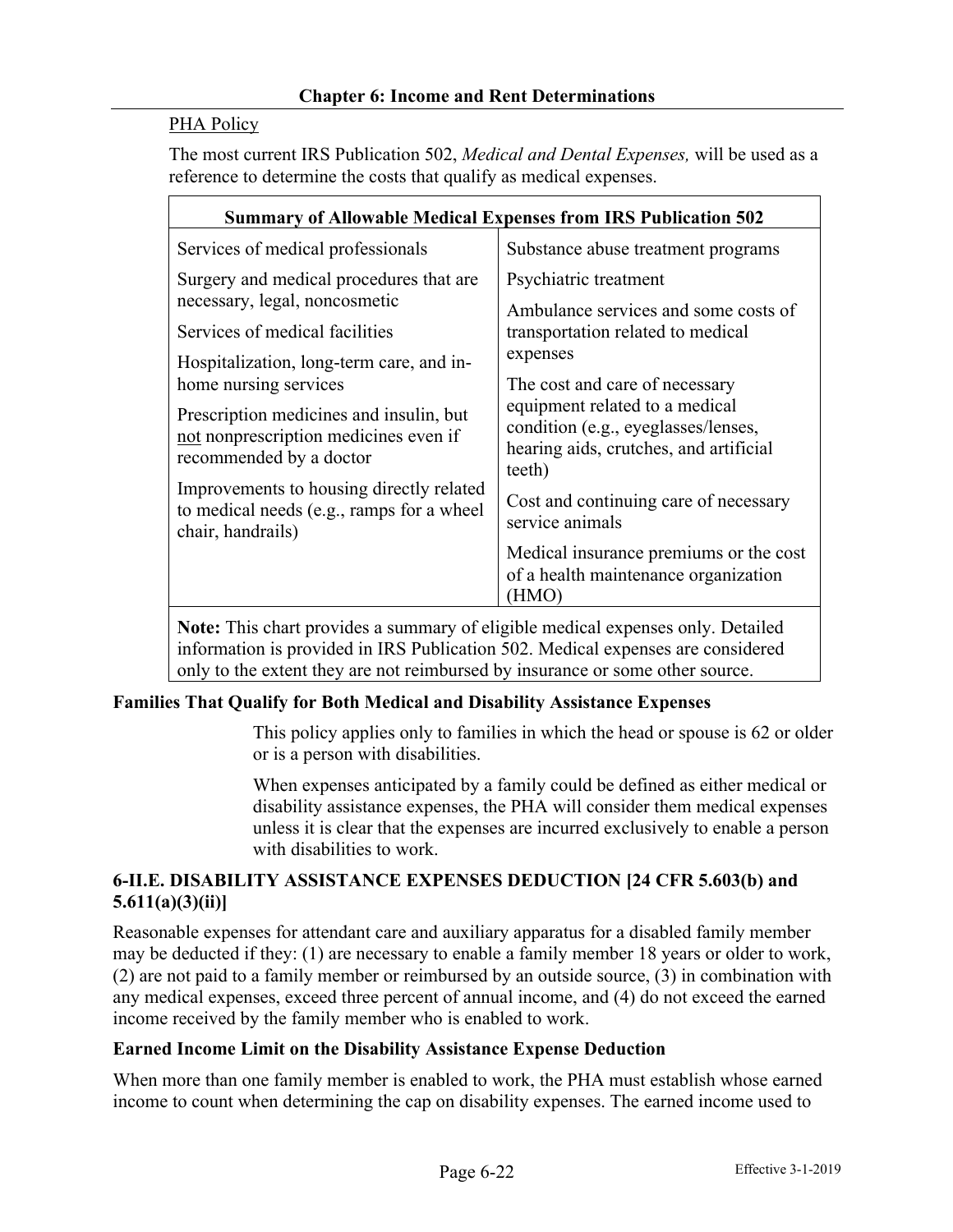limit the deduction is earned income before any exclusion or disallowances are taken (column 7d of form HUD-50058).

> The family must identify the family members enabled to work as a result of the disability assistance expenses. In evaluating the family's request, the PHA will consider factors such as how the work schedule of the relevant family members relates to the hours of care provided, the time required for transportation, the relationship of the family members to the person with disabilities, and any special needs of the person with disabilities that might determine which family members are enabled to work.

> When the PHA determines that the disability assistance expenses enable more than one family member to work, the disability assistance expenses will be capped by the sum of the family members' incomes [PH Occ GB, p. 124].

## **Eligible Disability Expenses**

Examples of auxiliary apparatus are provided in the *PH Occupancy Guidebook* as follows: "Auxiliary apparatus: Including wheelchairs, walkers, scooters, reading devices for persons with visual disabilities, equipment added to cars and vans to permit their use by the family member with a disability, or service animals" [PH Occ GB, p. 124], but only if these items are directly related to permitting the disabled person or other family member to work [HCV GB, p. 5-30].

HUD advises PHAs to further define and describe auxiliary apparatus [VG, p. 30].

## *Eligible Auxiliary Apparatus*

Although the *PH Occupancy Guidebook* gives examples of auxiliary apparatus, some additional explanation is recommended.

> Expenses incurred for maintaining or repairing an auxiliary apparatus is eligible. In the case of an apparatus that is specially adapted to accommodate a person with disabilities (e.g., a vehicle or computer), the cost to maintain the special adaptations (but not maintenance of the apparatus itself) is an eligible expense. The cost of service animals trained to give assistance to persons with disabilities, including the cost of acquiring the animal, veterinary care, food, grooming, and other continuing costs of care, will be include

#### *Eligible Attendant Care*

When a family includes a person with disabilities, the family determines the type of attendant care, if any that is appropriate for the person. HUD has not provided detailed guidance on the types of attendant care that are eligible for deduction. To ensure consistency, the PHA should elaborate on what this care includes.

> Attendant care includes, but is not limited to, reasonable costs for home medical care, nursing services, in-home or center-based care services, interpreters for persons with hearing impairments, and readers for persons with visual disabilities.

Attendant care expenses will be included for the period that the person enabled to work is employed plus reasonable transportation time. The cost of general housekeeping and personal services is not an eligible attendant care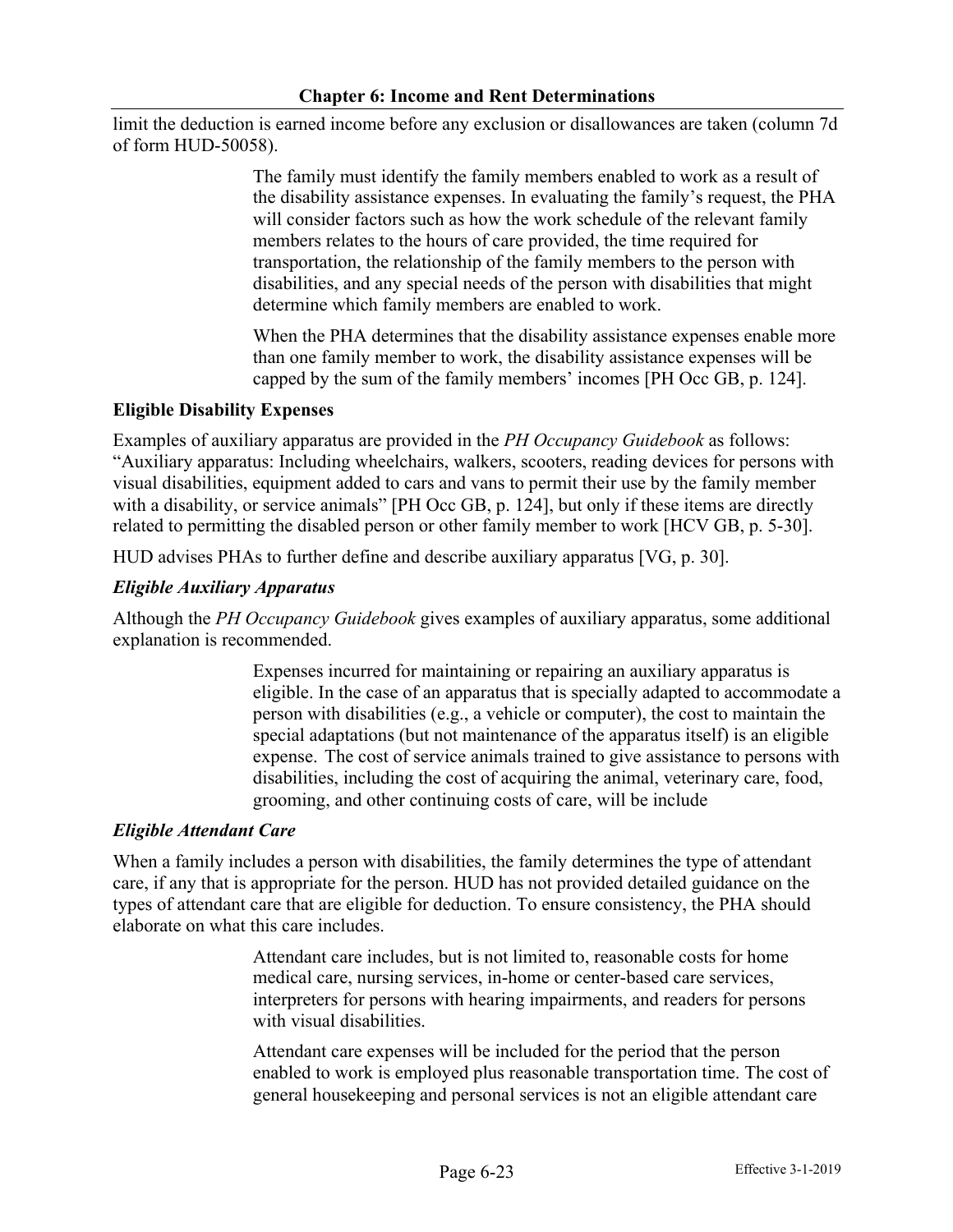expense. However, if the person enabled to work is the person with disabilities, personal services necessary to enable the person with disabilities to work are eligible.

If the care attendant also provides other services to the family, the PHA will prorate the cost and allow only that portion of the expenses attributable to attendant care that enables a family member to work. For example, if the care provider also cares for a child who is not the person with disabilities, the cost of care must be prorated. Unless otherwise specified by the care provider, the calculation will be based upon the number of hours spent in each activity and/or the number of persons under care.

## *Payments to Family Members*

No disability expenses may be deducted for payments to a member of a tenant family [23 CFR 5.603(b)]. However, expenses paid to a relative who is not a member of the tenant family may be deducted if they are reimbursed by an outside source.

### **Necessary and Reasonable Expenses**

The regulation requires disability assistance expenses to be "necessary" and "reasonable," but HUD provides no further definition of these terms. It is not appropriate for PHA staff to determine the medical or care needs of a person with disabilities. Therefore the person's family, not the PHA, must determine the type of attendant care or auxiliary apparatus that is necessary. However, the PHA must still determine whether the cost of the disability assistance is reasonable.

> The PHA determines the reasonableness of the expenses based on typical costs of care or apparatus in the locality. To establish typical costs, the PHA will collect information from organizations that provide services and support to persons with disabilities. A family may present, and the PHA will consider, the family's justification for costs that exceed typical costs in the area.

## **Families That Qualify for Both Medical and Disability Assistance Expenses**

In elderly or disabled households, it is possible that the same expense could be considered either a medical expense or a disability assistance expense. The PHA must clarify for staff how these expenses will be handled.

> This policy applies only to families in which the head, spouse, or cohead is 62 or older or is a person with disabilities.

When expenses anticipated by a family could be defined as either medical or disability assistance expenses, the PHA will consider them medical expenses unless it is clear that the expenses are incurred exclusively to enable a person with disabilities to work.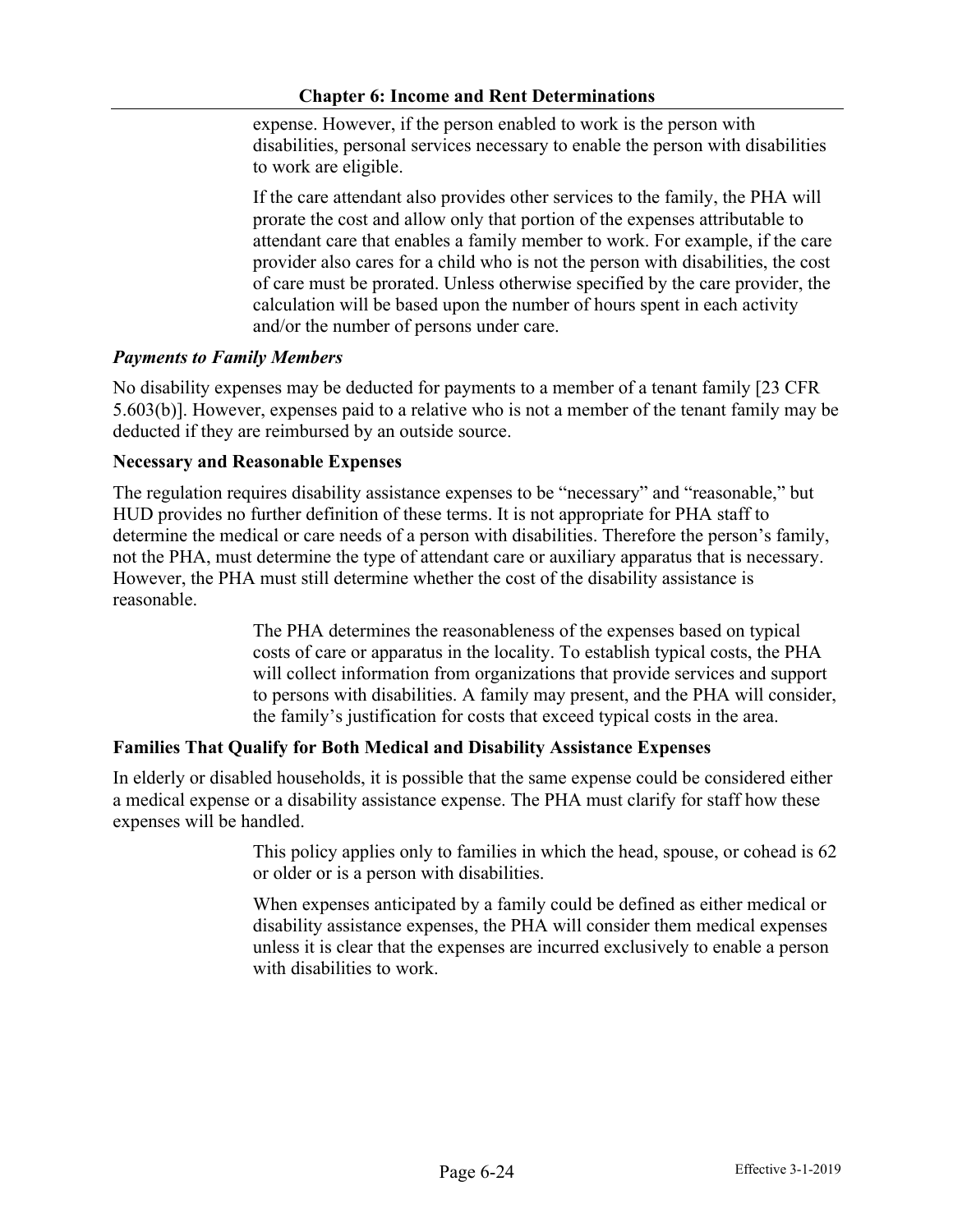## **6-II.F. CHILD CARE EXPENSE DEDUCTION**

HUD provides a definition of *child care expenses* in the regulations at 24 CFR 5.603(b), and additional guidance is found in the *HCV Guidebook* and in HUD's verification guidance. All of this information is in the model ACOP. The PHA must clarify implementation issues including:

- Whether expenses for the care of foster children are included
- How the family qualifies for each eligible activity
- How the earned income limit on child care that enables a family member to work is administered
- What child care expenses are eligible, reasonable, and necessary

### **Qualifying for the Deduction**

### *Determining Who Is Enabled to Pursue an Eligible Activity*

Reasonable child care expenses that enable a family member to be gainfully employed, to seek work, or to pursue his or her education can be deducted from annual income.

HUD leaves to the PHA the determination of who is enabled to work, seek employment, or further his or her education. When this section uses the term *eligible activity,* it means one or more of these three purposes.

> The family must identify the family member(s) enabled to pursue an eligible activity. The term *eligible activity* in this section means any of the activities that may make the family eligible for a child care deduction (seeking work, pursuing an education, or being gainfully employed).

In evaluating the family's request, the PHA will consider factors such as how the schedule for the claimed activity relates to the hours of care provided, the time required for transportation, the relationship of the family member(s) to the child, and any special needs of the child that might help determine which family member is enabled to pursue an eligible activity.

The model ACOP clarifies how the PHA will determine whether the family qualifies based upon the type of eligible activity. A decision point is provided below for each of the activities.

#### *Seeking Work*

If the child care expense being claimed is to enable a family member to seek employment, the family must provide evidence of the family member's efforts to obtain employment at each reexamination. The deduction may be reduced or denied if the family member's job search efforts are not commensurate with the child care expense being allowed by the PHA.

#### *Furthering Education*

The PHA must define the types of educational activities that would qualify a family for child care based upon furthering education.

> If the child care expense being claimed is to enable a family member to further his or her education, the member must be enrolled in school (academic or vocational) or participating in a formal training program. The family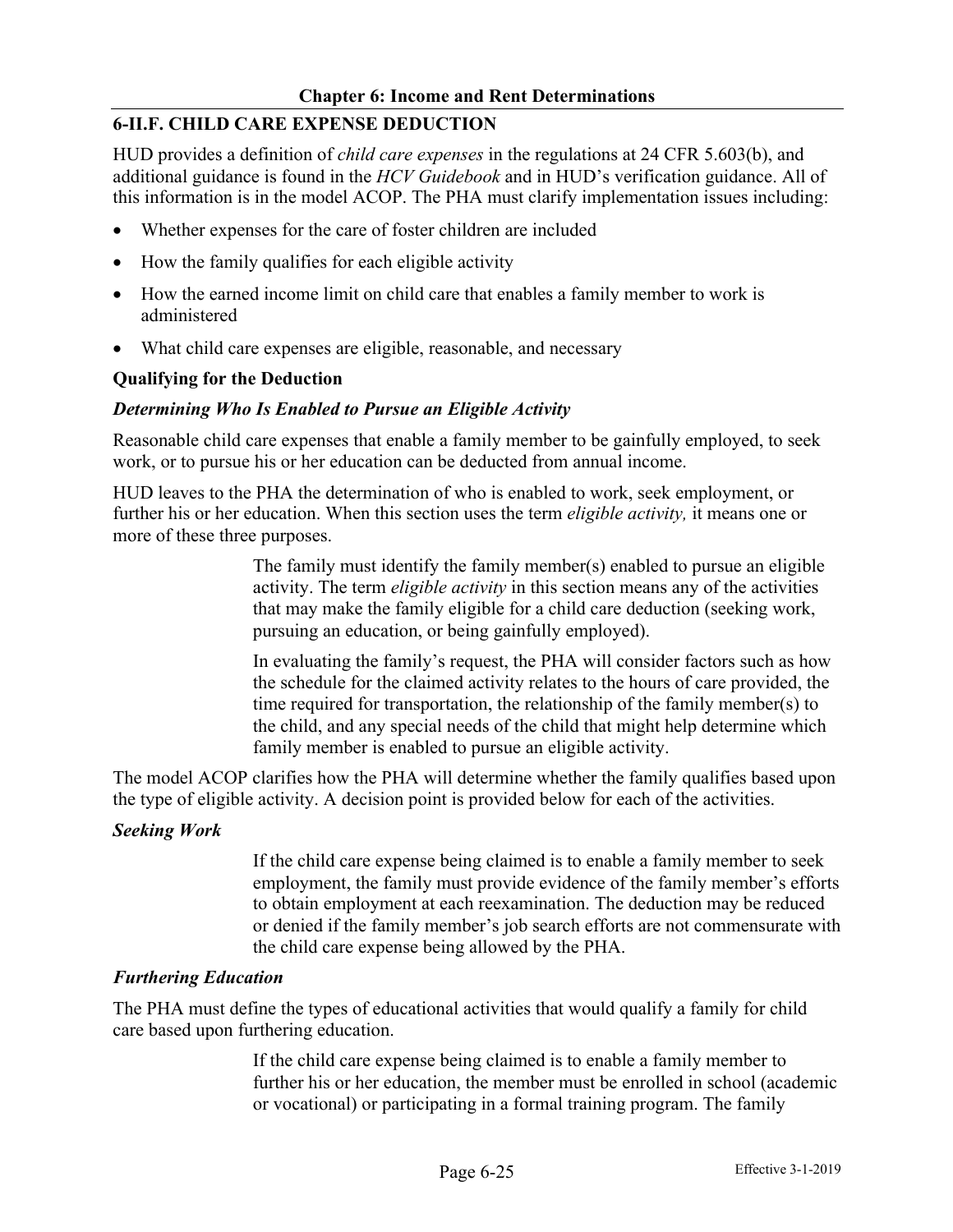member is not required to be a full-time student, but the time spent in educational activities must be commensurate with the child care claimed.

## *Being Gainfully Employed*

If the child care expense being claimed is to enable a family member to be gainfully employed, the family must provide evidence of the family member's employment during the time that child care is being provided. Gainful employment is any legal work activity (full- or part-time) for which a family member is compensated.

### **Earned Income Limit on Child Care Expense Deduction**

When more than one family member may be enabled to work, the PHA must determine whose earned income to count when determining the cap on child care expenses. The earned income used to limit the deduction is earned income after any disallowances or exclusions are applied (column 7f of form HUD-50058).

> When the child care expense being claimed is to enable a family member to work, only one family member's income will be considered for a given period of time. When more than one family member works during a given period, the PHA generally will limit allowable child care expenses to the earned income of the lowest-paid member. The family may provide information that supports a request to designate another family member as the person enabled to work.

### **Eligible Child Care Expenses**

The type of care to be provided is determined by the tenant family. The PHA may not refuse to give a family the child care expense deduction because there is an adult family member in the household that may be available to provide child care [VG, p. 26].

### *Allowable Child Care Activities*

For school-age children, costs attributable to public or private school activities during standard school hours are not considered. Expenses incurred for supervised activities after school or during school holidays (e.g., summer day camp, after-school sports league) are allowable forms of child care.

The costs of general housekeeping and personal services are not eligible. Likewise, child care expenses paid to a family member who lives in the family's unit are not eligible; however, payments for child care to relatives who do not live in the unit are eligible.

If a child care provider also renders other services to a family or child care is used to enable a family member to conduct activities that are not eligible for consideration, the PHA will prorate the costs and allow only that portion of the expenses that is attributable to child care for eligible activities. For example, if the care provider also cares for a child with disabilities who is 13 or older, the cost of care will be prorated. Unless otherwise specified by the child care provider, the calculation will be based upon the number of hours spent in each activity and/or the number of persons under care.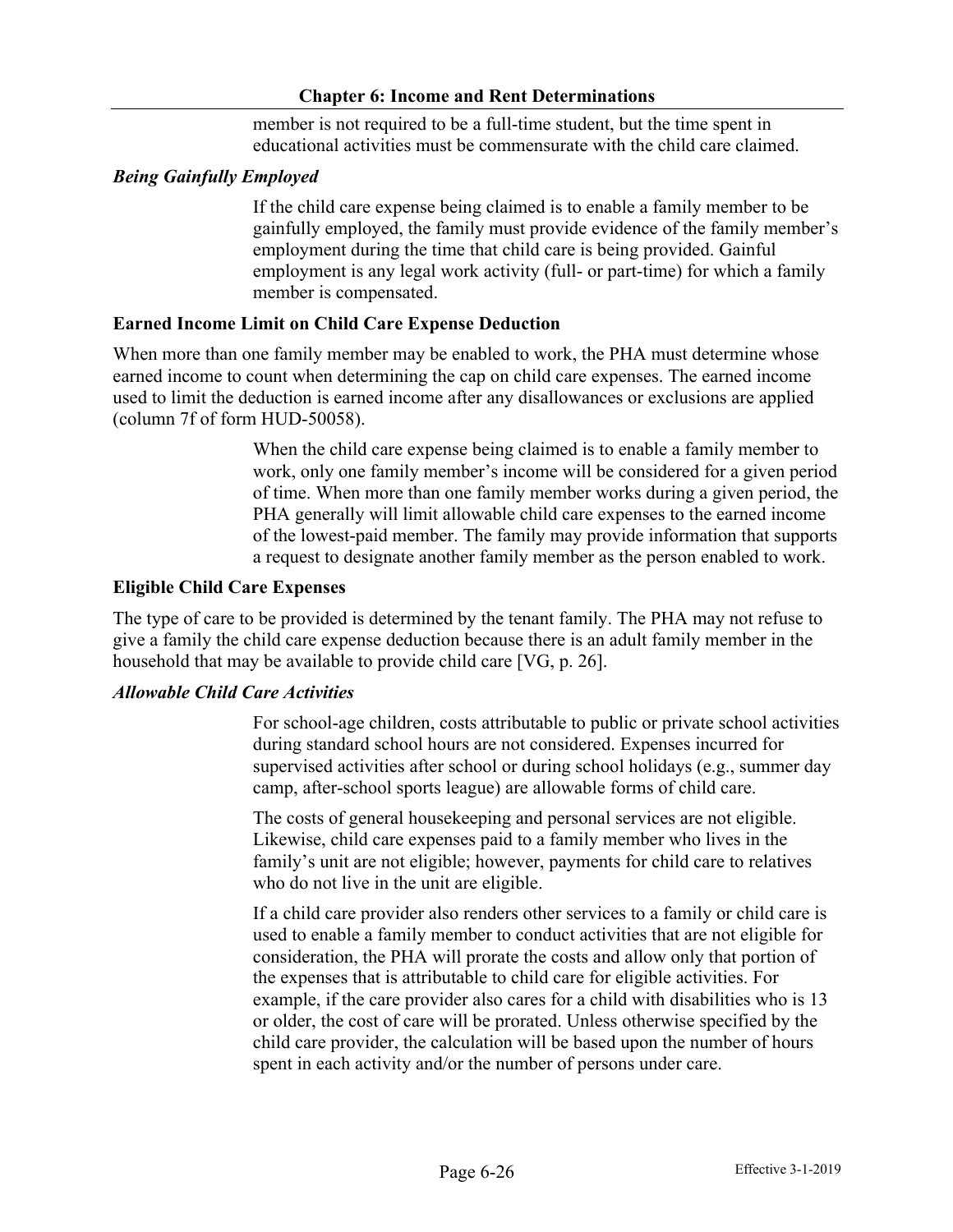#### *Necessary and Reasonable Costs*

Child care expenses will be considered necessary if: (1) a family adequately explains how the care enables a family member to work, actively seek employment, or further his or her education, and (2) the family certifies, and the child care provider verifies, that the expenses are not paid or reimbursed by any other source.

> Child care expenses will be considered for the time required for the eligible activity plus reasonable transportation time. For child care that enables a family member to go to school, the time allowed may include not more than one study hour for each hour spent in class.

> To establish the reasonableness of child care costs, the PHA will use the schedule of child care costs from the local welfare agency. Families may present, and the PHA will consider, justification for costs that exceed typical costs in the area.

### **6-II.G. PERMISSIVE DEDUCTIONS [24 CFR 5.611(b)(1)]**

Permissive deductions are additional, optional deductions that may be applied to annual income. As with mandatory deductions, permissive deductions must be based on need or family circumstance and deductions must be designed to encourage self-sufficiency or other economic purpose. If the PHA offers permissive deductions, they must be granted to all families that qualify for them and should complement existing income exclusions and deductions [PH Occ GB, p. 128].

The *Form HUD-50058 Instruction Booklet* states that the maximum allowable amount for total permissive deductions is less than \$90,000 per year.

#### PHA Policy

The PHA has opted not to use permissive deductions.

# PART III: CALCULATING RENT

#### **6-III.A. OVERVIEW OF INCOME-BASED RENT CALCULATIONS**

The first step in calculating income-based rent is to determine each family's total tenant payment (TTP). Then, if the family is occupying a unit that has tenant-paid utilities, the utility allowance is subtracted from the TTP. The result of this calculation, if a positive number, is the tenant rent. If the TTP is less than the utility allowance, the result of this calculation is a negative number, and is called the utility reimbursement, which may be paid to the family or directly to the utility company by the PHA.

#### **TTP Formula [24 CFR 5.628]**

HUD regulations specify the formula for calculating the total tenant payment (TTP) for a tenant family. TTP is the highest of the following amounts, rounded to the nearest dollar:

- K. 30 percent of the family's monthly adjusted income (adjusted income is defined in Part II)
- L. 10 percent of the family's monthly gross income (annual income, as defined in Part I, divided by 12)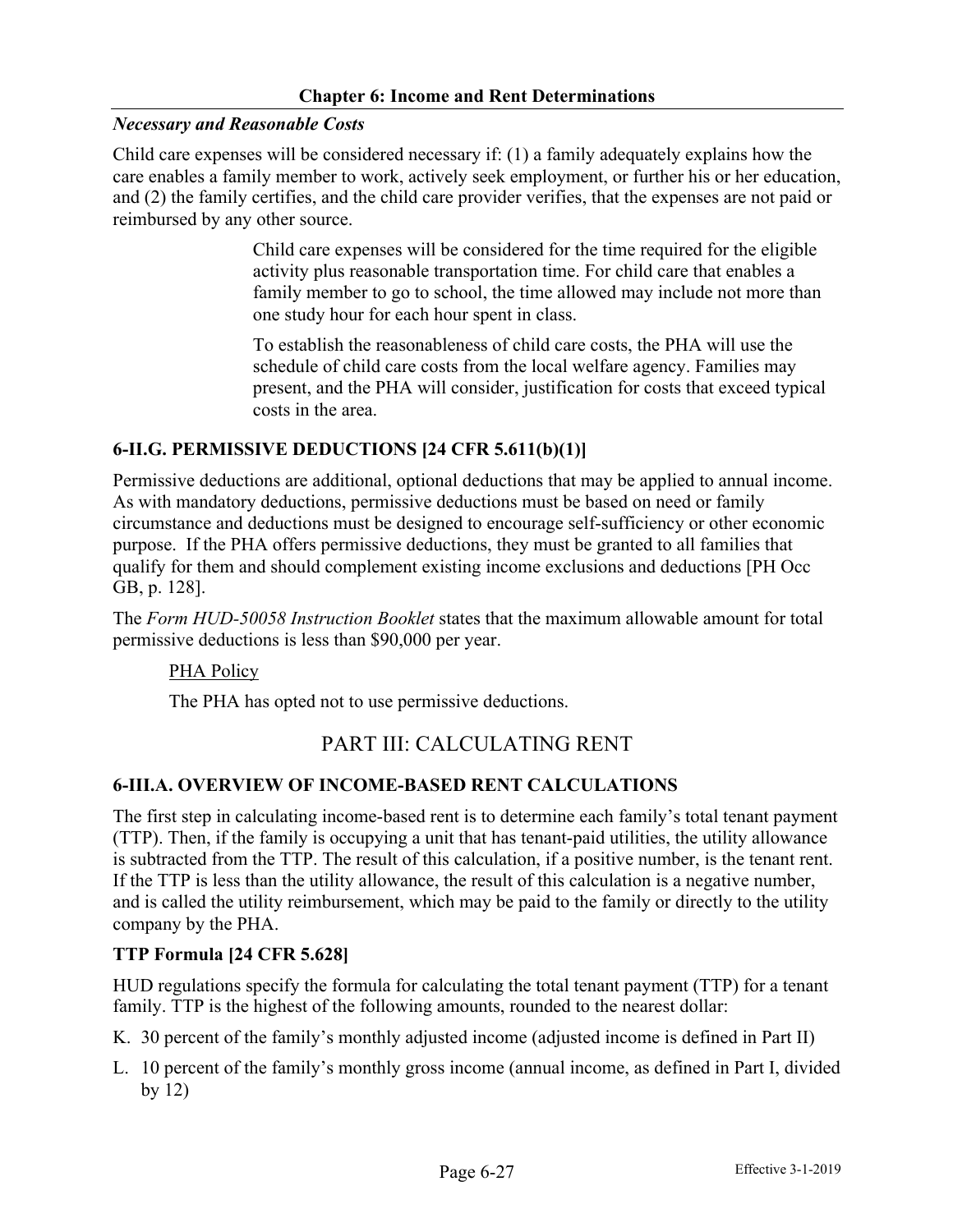M. The welfare rent (in as-paid states only)

N. A minimum rent between \$0 and \$50 that is established by the PHA

The PHA has authority to suspend and exempt families from minimum rent when a financial hardship exists, as defined in section 6-III.B.

## *Welfare Rent [24 CFR 5.628]*

PHA Policy

Welfare rent does not apply in this locality.

### *Minimum Rent [24 CFR 5.630]*

PHA Policy

The minimum rent for this locality is \$50.

## **Optional Changes to Income-Based Rents [24 CFR 960.253(c)(2) and PH Occ GB, pp. 131-134]**

The PHA chooses not to adopt optional changes to income-based rents.

## **Ceiling Rents [24 CFR 960.253(d)]**

The PHA chooses not to use ceiling rents.

### **Utility Reimbursement [24 CFR 982.514(b)]**

The PHA will make utility reimbursements to the family.

## **6***-***III.B. FINANCIAL HARDSHIPS AFFECTING MINIMUM RENT [24 CFR 5.630]**

## **Overview**

If the PHA establishes a minimum rent greater than zero, the PHA must grant an exemption from the minimum rent if a family is unable to pay the minimum rent because of financial hardship.

The financial hardship exemption applies only to families required to pay the minimum rent. If a family's TTP is higher than the minimum rent, the family is not eligible for a hardship exemption. If the PHA determines that a hardship exists, the TTP is the highest of the remaining components of the family's calculated TTP.

## **HUD-Defined Financial Hardship**

Financial hardship includes the following situations:

(1) The family has lost eligibility for or is awaiting an eligibility determination for a federal, state, or local assistance program. This includes a family member who is a noncitizen lawfully admitted for permanent residence under the Immigration and Nationality Act who would be entitled to public benefits but for Title IV of the Personal Responsibility and Work Opportunity Act of 1996.

## PHA Policy

A hardship will be considered to exist only if the loss of eligibility has an impact on the family's ability to pay the minimum rent.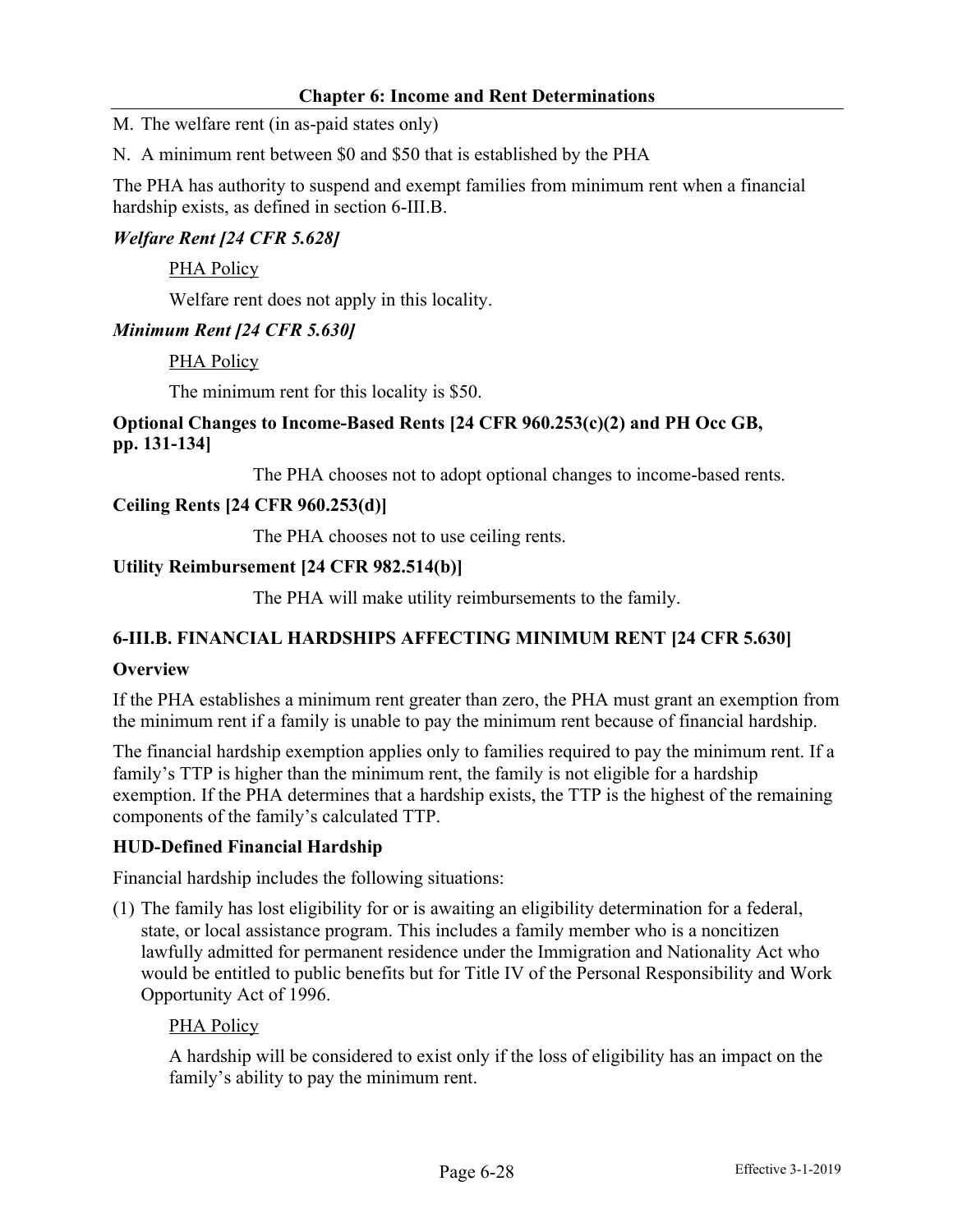For a family waiting for a determination of eligibility, the hardship period will end as of the first of the month following (1) implementation of assistance, if approved, or (2) the decision to deny assistance. A family whose request for assistance is denied may request a hardship exemption based upon one of the other allowable hardship circumstances.

(2) The family would be evicted because it is unable to pay the minimum rent.

## PHA Policy

For a family to qualify under this provision, the cause of the potential eviction must be the family's failure to pay rent or tenant-paid utilities.

- (3) Family income has decreased because of changed family circumstances, including the loss of employment.
- (4) A death has occurred in the family.

### PHA Policy

In order to qualify under this provision, a family must describe how the death has created a financial hardship (e.g., because of funeral-related expenses or the loss of the family member's income).

(5) The family has experienced other circumstances determined by the PHA.

### PHA Policy

The PHA has not established any additional hardship criteria.

## **Implementation of Hardship Exemption**

#### *Determination of Hardship*

When a family requests a financial hardship exemption, the PHA must suspend the minimum rent requirement beginning the first of the month following the family's request.

The PHA then determines whether the financial hardship exists and whether the hardship is temporary or long-term.

#### PHA Policy

The PHA defines temporary hardship as a hardship expected to last 90 days or less. Long term hardship is defined as a hardship expected to last more than 90 days.

The PHA may not evict the family for nonpayment of minimum rent during the 90-day period beginning the month following the family's request for a hardship exemption.

When the minimum rent is suspended, the TTP reverts to the highest of the remaining components of the calculated TTP. The example below demonstrates the effect of the minimum rent exemption.

| <b>Example: Impact of Minimum Rent Exemption</b>       |                                       |  |  |
|--------------------------------------------------------|---------------------------------------|--|--|
| Assume the PHA has established a minimum rent of \$35. |                                       |  |  |
| $TTP - No$ Hardship                                    | <b>TTP</b> – With Hardship            |  |  |
| 30% of monthly adjusted income<br>SO.                  | 30% of monthly adjusted income<br>\$0 |  |  |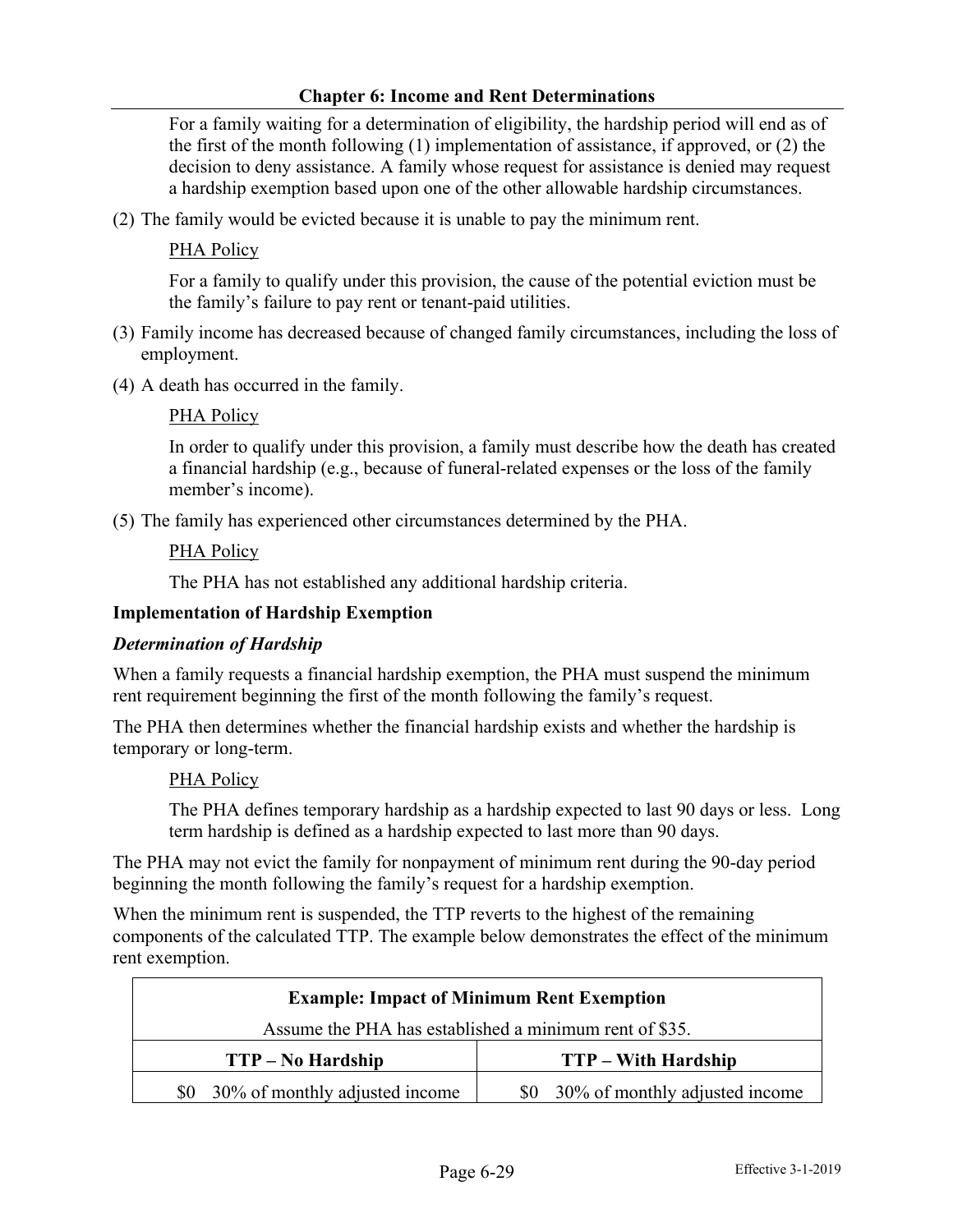|                       | \$15 10% of monthly gross income |                             | \$15 10% of monthly gross income |
|-----------------------|----------------------------------|-----------------------------|----------------------------------|
|                       | $N/A$ Welfare rent               |                             | $N/A$ Welfare rent               |
|                       | \$35 Minimum rent                |                             | \$35 Minimum rent                |
| Minimum rent applies. |                                  | Hardship exemption granted. |                                  |
| $TTP = $35$           |                                  | $TTP = $15$                 |                                  |

## PHA Policy

To qualify for a hardship exemption, a family must submit a request for a hardship exemption in writing. The request must explain the nature of the hardship and how the hardship has affected the family's ability to pay the minimum rent.

The PHA will make the determination of hardship within 30 calendar days.

## *No Financial Hardship*

If the PHA determines there is no financial hardship, the PHA will reinstate the minimum rent and require the family to repay the amounts suspended.

For procedures pertaining to grievance hearing requests based upon the PHA's denial of a hardship exemption, see Chapter 14, Grievances and Appeals.

## PHA Policy

The PHA will require the family to repay the suspended amount within 30 calendar days of the PHA's notice that a hardship exemption has not been granted.

# *Temporary Hardship*

If the PHA determines that a qualifying financial hardship is temporary, the PHA must reinstate the minimum rent from the beginning of the first of the month following the date of the family's request for a hardship exemption.

The family must resume payment of the minimum rent and must repay the PHA the amounts suspended. HUD requires the PHA to offer a reasonable repayment agreement on terms and conditions established by the PHA. The PHA also may determine that circumstances have changed and the hardship is now a long-term hardship. The model ACOP permits the PHA and the family to agree on a repayment schedule in accordance with the PHA's policy.

> The PHA will enter into a repayment agreement in accordance with the PHA's repayment policy.

# *Long-Term Hardship*

If the PHA determines that the financial hardship is long-term, the PHA must exempt the family from the minimum rent requirement for so long as the hardship continues. The exemption will apply from the first of the month following the family's request until the end of the qualifying hardship. Repayment of the minimum rent for the period of the long-term hardship is not required.

The model ACOP specifies when the hardship ends. The policy addresses hardships based upon loss of income and hardship-related expenses.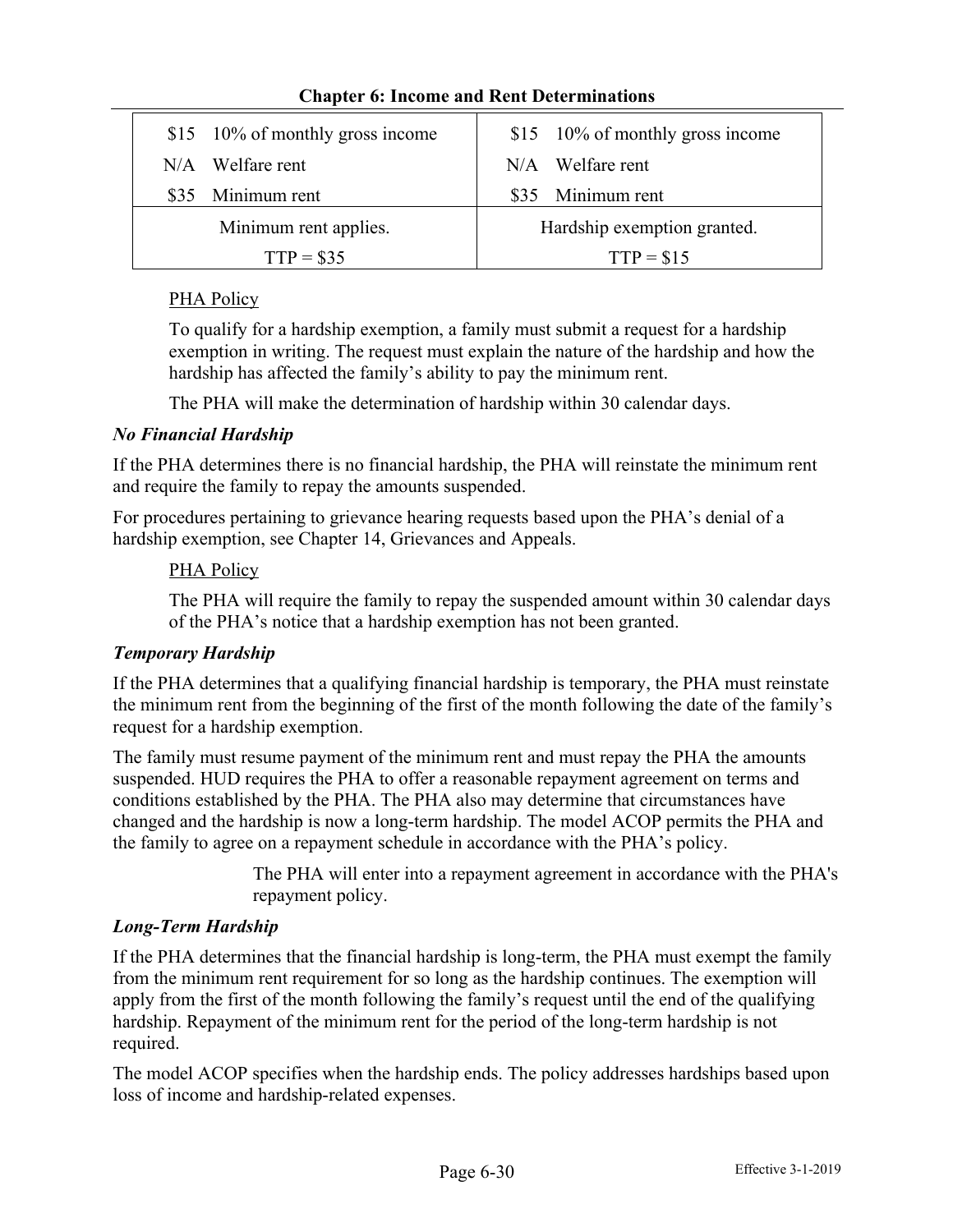The hardship period ends when any of the following circumstances apply:

- (1) At an interim or annual reexamination, the family's calculated TTP is greater than the minimum rent.
- (2) For hardship conditions based on loss of income, the hardship condition will continue to be recognized until new sources of income are received that are at least equal to the amount lost. For example, if a hardship is approved because a family no longer receives a \$60/month child support payment, the hardship will continue to exist until the family receives at least \$60/month in income from another source or once again begins to receive the child support.
- (3) For hardship conditions based upon hardship-related expenses, the minimum rent exemption will continue to be recognized until the cumulative amount exempted is equal to the expense incurred.

## **6-III.C. UTILITY ALLOWANCES [24 CFR 965, Subpart E]**

### **Overview**

Utility allowances are provided to families paying income-based rents when the cost of utilities is not included in the rent.

Families paying flat rent are eligible for utility allowance.

If family is responsible for utility payment and the utility is turned back into PHA name, the family will be responsible for re-imbursement to PHA.

#### **Reasonable Accommodation [24 CFR 8]**

PHAs must make exceptions to their utility allowances when needed as a reasonable accommodation to make the program accessible to and usable by the family with a disability. **Utility Allowance Revisions**

> Unless the PHA is required to revise utility allowances retroactively, revised utility allowances will be applied to a family's rent calculations at the first annual reexamination after the allowance is adopted.

## **6-III.D. PRORATED RENT FOR "MIXED" FAMILIES [24 CFR 5.520]**

HUD regulations prohibit assistance to ineligible family members. A *mixed family* is one that includes at least one U.S. citizen or eligible immigrant and any number of ineligible family members. The PHA must prorate the assistance provided to a mixed family. The PHA will first determine TTP as if all family members were eligible and then prorate the rent based upon the number of family members that actually are eligible. To do this, the PHA must:

- (1) Subtract the TTP from a flat rent applicable to the unit. The result is the maximum subsidy for which the family could qualify if all members were eligible.
- (2) Divide the family maximum subsidy by the number of persons in the family to determine the maximum subsidy per each family member who is eligible (member maximum subsidy).
- (3) Multiply the member maximum subsidy by the number of eligible family members.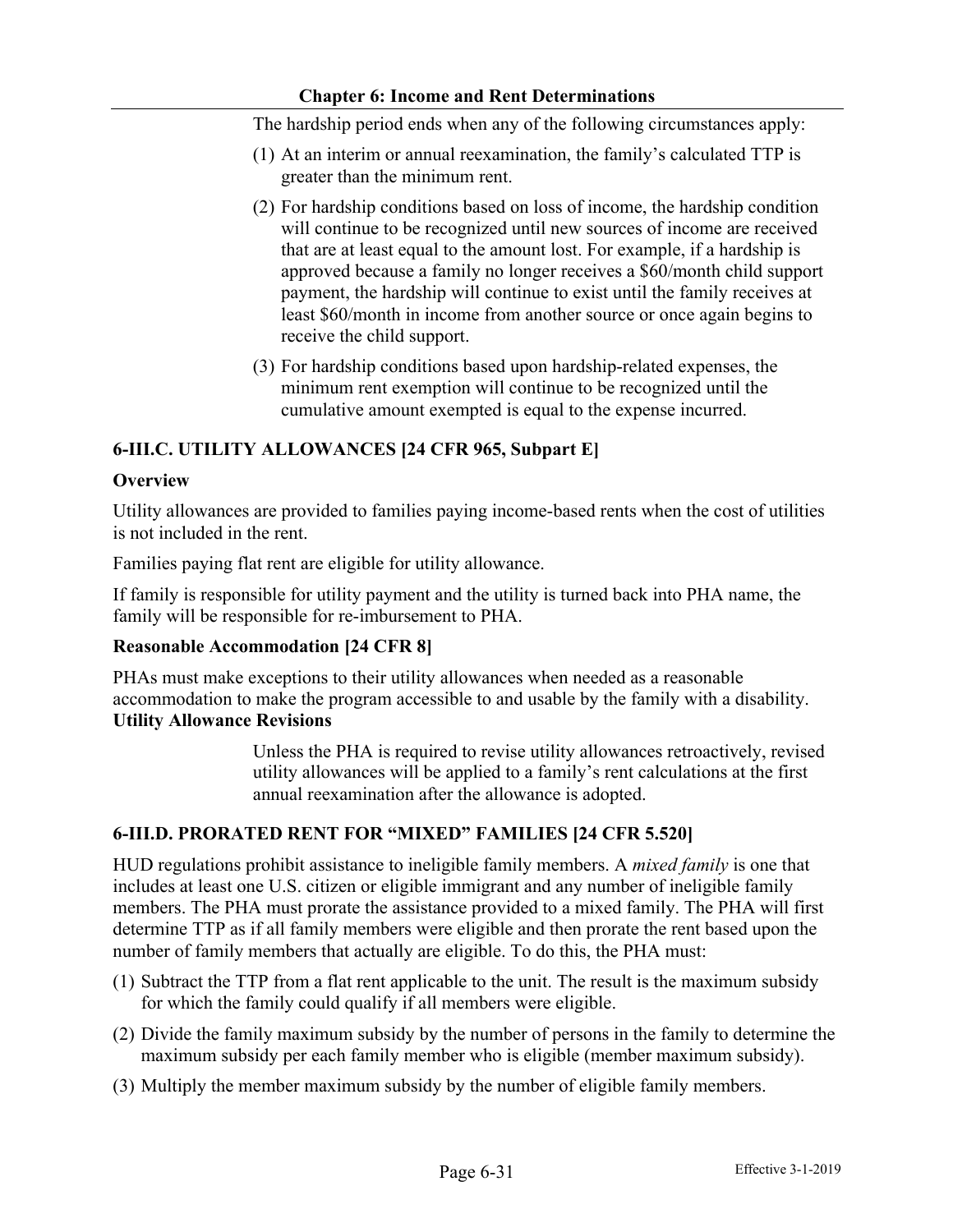- (4) Subtract the subsidy calculated in the last step from the flat rent. This is the prorated TTP.
- (5) Subtract the utility allowance for the unit from the prorated TTP. This is the prorated rent for the mixed family.
- (6) The higher amount between the TTP and flat rent will be used.

### PHA Policy

Revised public housing flat rents will be applied to a family's rent calculation at the first annual reexamination after the revision is adopted.

## **6-III.E. FLAT RENTS AND FAMILY CHOICE IN RENTS [24 CFR 960.253]**

#### **Flat Rents [24 CFR 960.253(b)]**

The flat rent is designed to encourage self-sufficiency and to avoid creating disincentives for continued residency by families who are attempting to become economically self-sufficient.

Changes in family income, expenses, or composition will not affect the flat rent amount because it is outside the income-based formula.

Families who elect flat rent are eligible for utility allowance.

Policies related to the reexamination of families paying flat rent are contained in Chapter 9, and policies related to the establishment and review of flat rents are contained in Chapter 16

#### **Family Choice in Rents [24 CFR 960.253(a) and (e)]**

Once each year, the PHA must offer families the choice between a flat rent and an income-based rent. The family may not be offered this choice more than once a year.

> The annual PHA offer to a family of the choice between flat and incomebased rent will be conducted upon admission and upon each subsequent annual reexamination.

The PHA will require families to submit their choice of flat or income-based rent in writing and will maintain such requests in the tenant file as part of the admission or annual reexamination process.

#### **Switching from Flat Rent to Income-Based Rent Due to Hardship [24 CFR 960.253(f)]**

A family can opt to switch from flat rent to income-based rent at any time if they are unable to pay the flat rent due to financial hardship. If the PHA determines that a financial hardship exists, the PHA must immediately allow the family to switch from flat rent to the income-based rent.

#### PHA Policy

Upon determination by the PHA that a financial hardship exists, the PHA will allow a family to switch from flat rent to income-based rent effective the first of the month following the family's request.

Reasons for financial hardship include:

• The family has experienced a decrease in income because of changed circumstances, including loss or reduction of employment, death in the family, or reduction in or loss of earnings or other assistance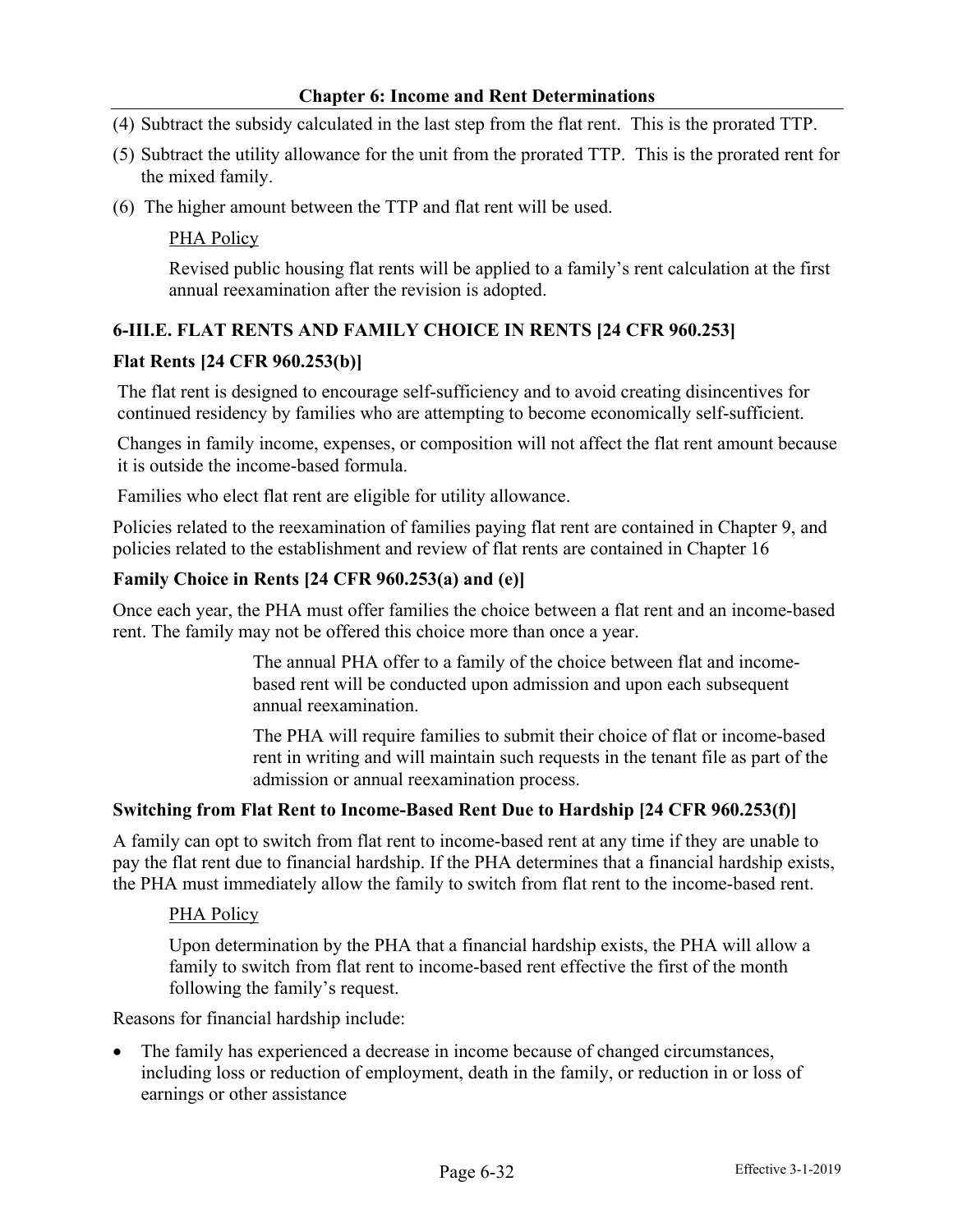- The family has experienced an increase in expenses, because of changed circumstances, for medical costs, child care, transportation, education, or similar items
- Such other situations determined by the PHA to be appropriate

## PHA Policy

The PHA considers payment of flat rent to be a financial hardship whenever the switch to income-based rent would be lower than the flat rent [PH Occ GB, p. 137].

## **Phasing In Flat Rents [Notice PIH 2014-12]**

When new flat rents requirements were implemented in 2014, HUD limited the increase for existing residents paying flat rent at that time to no more than 35 percent of the current tenant rent per year. In some cases, this meant that some residents had or will have their flat rents phased-in at the time of their annual recertification. To do this, PHAs conduct a flat rent impact analysis to determine whether a phase-in is or was necessary. For families whose flat rent is being phased-in, the PHA must multiply the family's current rent amount by 1.35 and compare the result to the flat rent under the PHA's policies. Families who have subsequently been admitted to the program or have subsequently selected flat rent will not experience a phase-in.

**Example**: A family was paying a flat rent of \$500 per month. At their annual recertification, the PHA has increased the flat rent for their unit size to comply with the new requirements to \$700. The PHA conducted a flat rent impact analysis as follows:

$$
$500 \times 1.35 = $675
$$

Since the PHA's increased flat rent of \$700 resulted in a rent increase of more than 35 percent, the PHA offered the family the choice to pay either \$675 per month or an income-based rent. The flat rent increase was phased in. At their next annual recertification in November 2015, the PHA will again multiply the family's current flat rent by 1.35 and compare the results to the PHA's current flat rent.

> For families whose flat rent is being phased-in, the PHA will conduct a flat rent impact analysis to determine the percentage increase in the family's rent amount at each annual recertification. If the increase is greater than 35 percent, the PHA will phase in the rent increase at the maximum amount annually over a three-year period so that it does not exceed 35 percent in any year until the flat rent is fully phased in. If the increase is 35 percent or less, there will be no phase-in. [Notice PIH 2014-12].

#### **Flat Rents and Earned Income Disallowance [A&O FAQs]**

Because the EID is a function of income-based rents, a family paying flat rent cannot qualify for the EID even if a family member experiences an event that would qualify the family for the EID. If the family later chooses to pay income-based rent, they would only qualify for the EID if a new qualifying event occurred.

A family currently paying flat rent that previously qualified for the EID while paying incomebased rent and is currently within their 48 month period would have the 12 cumulative months of full (100 percent) and phase-in (50 percent) exclusion continue while paying flat rent as long as the employment that is the subject of the exclusion continues, and the 48-month lifetime limit